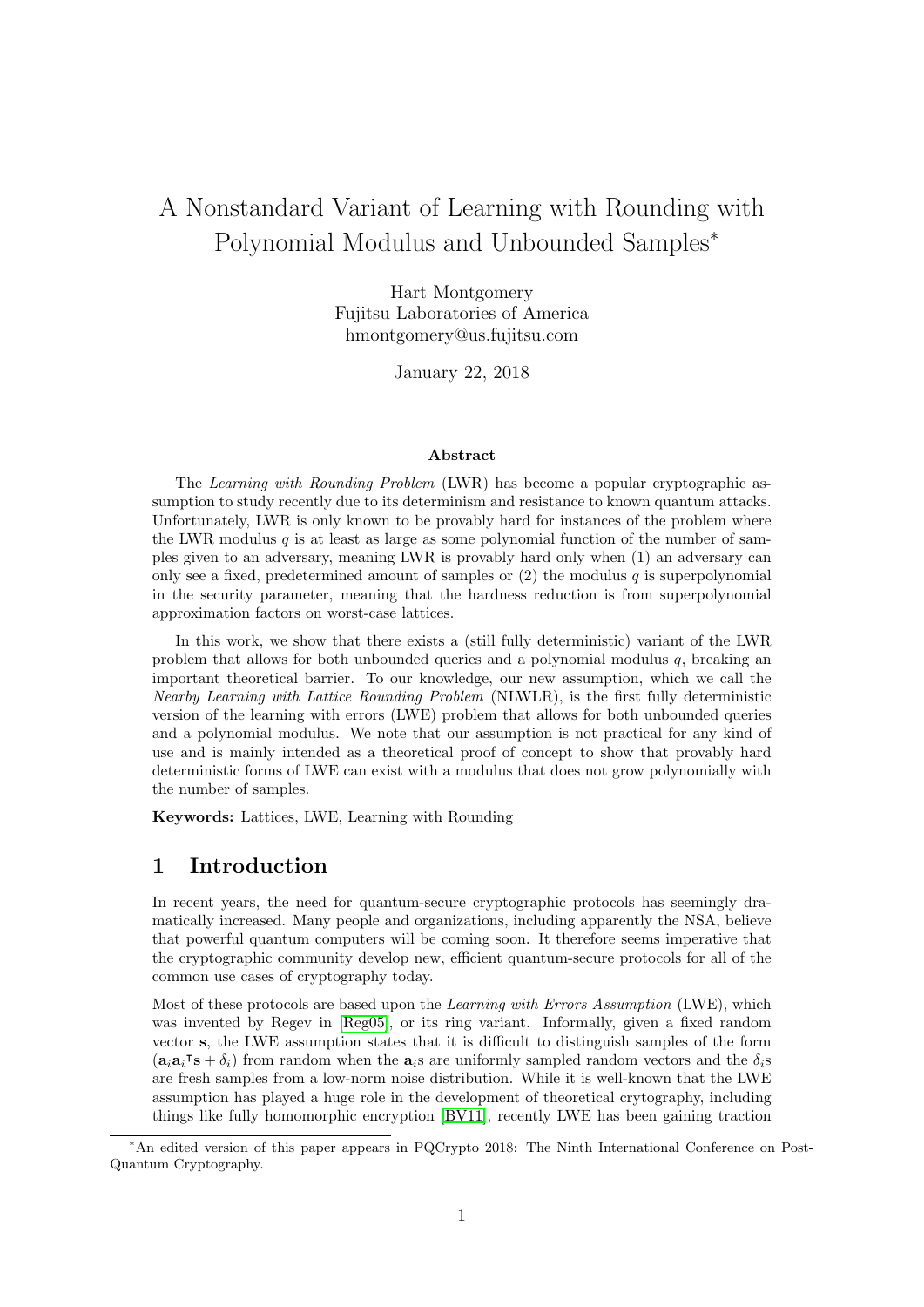as an assumption for practical cryptography due to the need for quantum security, including in  $[BCD+16]$  $[BCD+16]$  and  $[Pei14]$ . In fact, it seems like most of the submissions to the NIST postquantum key exchange competition will be based on LWE (or its ring variants).

But with all of the attention given to the LWE assumption, we think it is worth considering a related, simpler, and more efficient assumption: the learning with rounding (LWR) assumption. The LWR assumption was invented in [\[BPR12\]](#page-19-1) as a way to build the first nontrivial, parallelizable (and hence low depth) PRFs<sup>[1](#page-1-0)</sup> from lattice assumptions. Informally, given a fixed random vector s, the LWR assumption states that it is difficult to distinguish samples of the form  $\left(a_i \begin{bmatrix} a_i^T s \end{bmatrix}_p\right)$  from random when the  $a_i$ s are random vectors sampled uniformly at random. Note that the operation  $\lceil \cdot \rfloor_p$  can be thought of as the general rounding operation 'round to the nearest multiple of  $\frac{q}{p}$  and then divide by  $\frac{q}{p}$ '. In the vast majority of cases where the LWE assumption is used, the LWR assumption can be used in its place.

LWR has several advantages over LWE. The most obvious one is that, for fixed dimension and vector distributions (i.e. key and sample distributions), LWR is faster to compute. This is due to the fact that we don't need to sample from the noise distribution when generating an LWR sample, and this noise sampling is typically a major pain point for practical LWE implementations. But LWR is also more resilient than LWE in many ways as well: since it is deterministic, it makes it so an adversary that can somehow trick an oracle into repeating samples (outputting a sample with the same value of  $a_i$  but with a different noise sample) gains nothing. An often-overlooked fact about LWR is that it would likely be much more resistant to side channel attacks than LWE, since noise sampling can be difficult and take a lot of effort to inure against these sorts of attack [\[RRVV14\]](#page-20-2). This fact implies that LWR would be a very good post-quantum candidate for certain hardware implementations.

There have been many recent schemes that utilized the power of LWR. A natural use case was lattice-based PRFs, including [\[BLMR13\]](#page-19-2) and [\[BP14\]](#page-19-3). Papers with a practical focus on things like key exchange have also been build using rounding, including [\[CKLS16\]](#page-19-4) and [\[DFH](#page-19-5)+16]. More powerful PRFs that provide increased functionality and also might provide illustrating examples that even touch at things like indistinguishability obfuscation include papers like [\[BFP](#page-18-1)+15], [\[CC17\]](#page-19-6), and [\[BKM17\]](#page-19-7).

Given all of the benefits of LWR mentioned so far, it seems silly that anyone would ever want to use the LWE assumption instead. However, there is an excellent reason why people use LWE instead of LWR: security. As of now, LWE does not reduce tightly to LWR, and LWR does not have a direct reduction from worst-case lattice problems like LWE does. To reach the same provable security levels as LWE schemes, it is often the case that the parameters of LWR schemes have to be made substantially larger than their LWE counterparts, negating many of the advantages of LWR.

Fundamentally, we think that there does not seem to be any obvious reason why LWR should not be as hard or close to as hard as LWE (although without proofs we can never be sure)<sup>[2](#page-1-1)</sup>. The goal of this work is to continue to try to close the gap between the two problems in terms of hardness. In this work, we do not fully close this gap, or even come up with a primitive that is practically useful–we cannot think of any practical use cases for what we build in this paper. But we do make progress on what we consider an extremely important practical problem in lattice cryptography.

In fact, we think that if the hardness gap between LWR and LWE was closed, then there would be little use for LWE in practice. For instance, if LWR was provably secure for parameters where the 'rounding loss'  $\frac{q}{p}$  was not much larger than the noise magnitude for LWE with similar levels of security, many of the very practical NIST post-quantum crypto proposals like Kyber  $[BDK+17]$  $[BDK+17]$  or Frodo  $[BCD+16]$  $[BCD+16]$  would probably be redesigned to use

<span id="page-1-0"></span><sup>&</sup>lt;sup>1</sup>It was previously known how to build completely sequential (and thus high depth) PRFs from PRGs using generic constructions like [\[GGM84\]](#page-19-8). It is possible to build a very simple lattice-based PRF using the [\[GGM84\]](#page-19-8) construction by treating LWE as a PRG.

<span id="page-1-1"></span><sup>2</sup>Caution! This is just an opinion.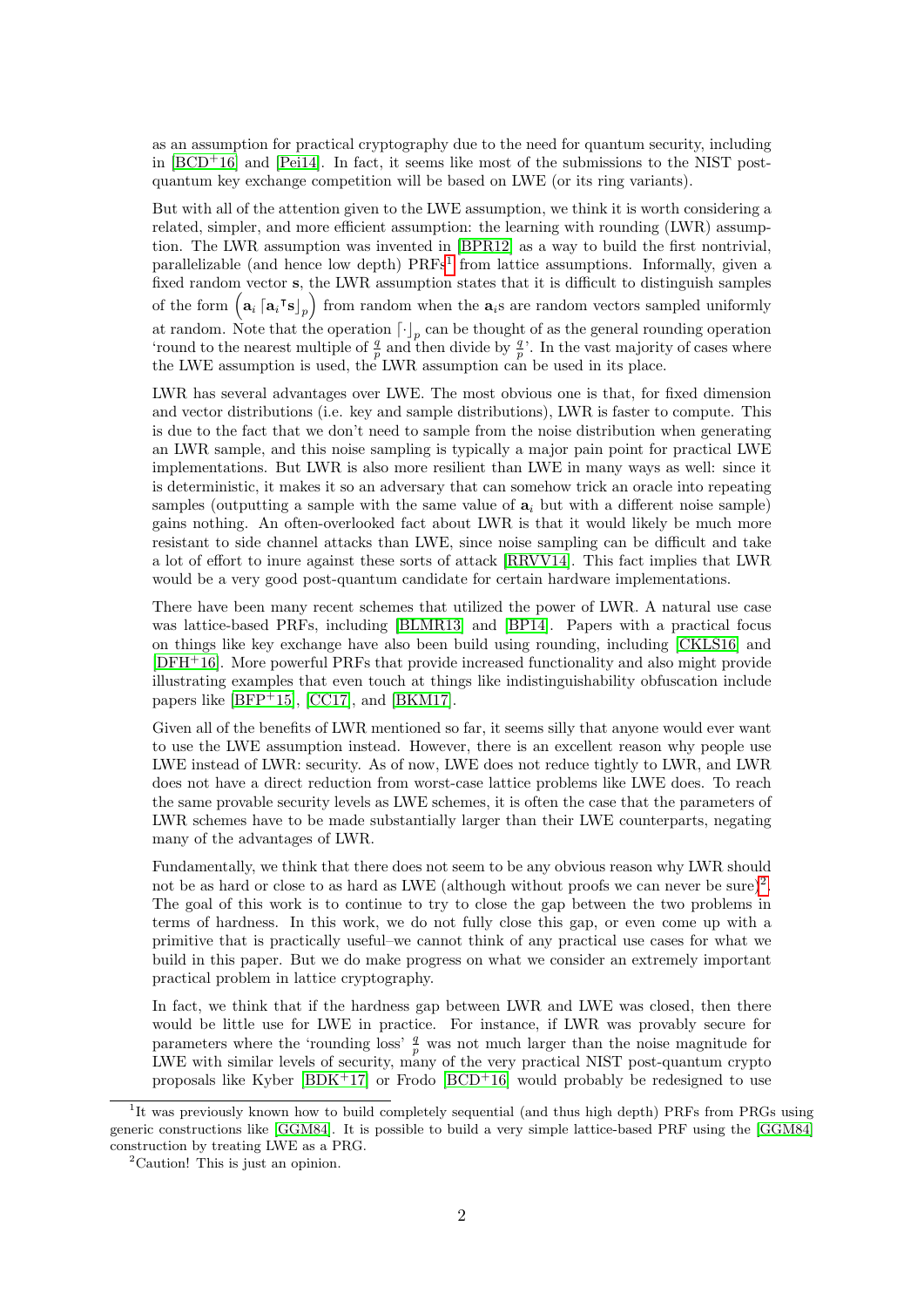LWR. We think that research on the hardness of LWR (or the lack thereof) could have widespread practical application in the long run.

### 1.1 LWR: Security Background

In order to put our work in context and explain the motivation, it is useful to go over the previous work on LWR and LWR security.

Original LWR Work [\[BPR12\]](#page-19-1) : the original LWR paper [\[BPR12\]](#page-19-1) proved the hardness of LWR where the modulus q was superpolynomially larger than the B-bounded noise distribution used in the LWE oracle in the proof. The reduction was straightforward: take an LWE oracle, and round the LWE output. If the rounded LWE samples  $(\mathbf{a}_i, [\mathbf{a}_i]^\intercal \mathbf{s} + \delta_i]_p)$ 

were always equal to the LWR samples  $(\mathbf{a}_i, [\mathbf{a}_i^{\mathsf{T}} \mathbf{s}]_p)$ , then the LWR problem was at least as hard as the underlying LWE problem. While this explanation simplifies the reduction, this is the fundamental idea of how it works in this paper.

However, this condition obviously does not hold if the error  $\delta_i$  causes the rounded LWE output  $[a_i^{\dagger} s + \delta_i]_p$  to differ in  $\mathbb{Z}_p$  from the rounded LWR output  $[a_i^{\dagger} s]_p$ . Since we have no way of authoritatively telling whether this bad event happened or not, the authors of [\[BPR12\]](#page-19-1) required that the modulus  $q$  be superpolynomial relative to the  $B$ -bounded noise distribution used in the LWE oracle. This ensured that the probability that any  $a_i$ <sup>T</sup>s was within B of a 'boundary' where the rounding value changed was negligible for any polynomial amount of LWR samples and allowed the proof to work.

Subsequent Work After the original paper, several further works cleverly improved the state of LWR  $[AKPW13] [BGM<sup>+</sup>16] [BLL<sup>+</sup>15] [AA16]$  $[AKPW13] [BGM<sup>+</sup>16] [BLL<sup>+</sup>15] [AA16]$  $[AKPW13] [BGM<sup>+</sup>16] [BLL<sup>+</sup>15] [AA16]$  $[AKPW13] [BGM<sup>+</sup>16] [BLL<sup>+</sup>15] [AA16]$  $[AKPW13] [BGM<sup>+</sup>16] [BLL<sup>+</sup>15] [AA16]$  $[AKPW13] [BGM<sup>+</sup>16] [BLL<sup>+</sup>15] [AA16]$  $[AKPW13] [BGM<sup>+</sup>16] [BLL<sup>+</sup>15] [AA16]$ . In general, the authors of these papers showed that, by cleverly sampling and leaking certain secret information and using smart statistical analyses, it was possible to avoid instances where rounded LWE and LWR samples differed in the reduction. These works substantially improved the parameters for LWR in general, but unfortunately still required an apriori bounded number of samples in the case of a polynomial modulus. Let c be a constant<sup>[3](#page-2-0)</sup>,  $\gamma \geq 1$ , let B be the B-bound for the noise distribution of the LWE instance that we reduce to our LWR instance, let  $p$  be the rounding parameter (the group  $\mathbb{Z}_p$  that we are rounding to), and let  $\kappa$  be a security parameter. The table below (with format borrowed from [\[AA16\]](#page-18-5)) summarizes the state of the art.

| Work                          | Unbounded     | Modulus $(q)$          | Advantage                               |  |
|-------------------------------|---------------|------------------------|-----------------------------------------|--|
|                               | Samples $(w)$ |                        | Change $(\varepsilon \to \varepsilon')$ |  |
| BPR12                         | Yes           | $Bp\kappa^{\omega(1)}$ | $\varepsilon$ - negl( $\kappa$ )        |  |
| $\overline{\text{[AKPW13]}}$  | No            | $\gamma B w p \kappa$  | $\varepsilon/(2dw)$                     |  |
| $\overline{\text{BGM}^{+}16}$ | No            | Bwp                    | $(\varepsilon / q w)^2$                 |  |
| $ BLL+15 $                    | No            | Bwp                    | $(\varepsilon/qw)^2$                    |  |
| [AA16]                        | No            | $Bwp\kappa$            | $\varepsilon(wB)$                       |  |
| AA16                          | No            | $Bwp\kappa$            | $\varepsilon(w)$                        |  |

| Work                        | <b>Dimension</b>            | Straightforward      | Uniform        |
|-----------------------------|-----------------------------|----------------------|----------------|
|                             | Change $(d \rightarrow d')$ | Rounding             | <b>Samples</b> |
| BPR12                       |                             | $\operatorname{Yes}$ | Yes            |
| AKPW13                      | $d\log(\gamma)/\log q$      | $\operatorname{Yes}$ | Yes            |
| $\overline{\text{BGM}^+16}$ | $d/log_{\rho}q$             | Yes                  | Yes            |
| $ BLL+15 $                  |                             | Yes                  | Yes            |
| [AA16]                      |                             | Yes                  | Yes            |
| AA1                         | $d-c$                       | Yes                  | Yes            |

<span id="page-2-0"></span><sup>3</sup> for typical choices of parameters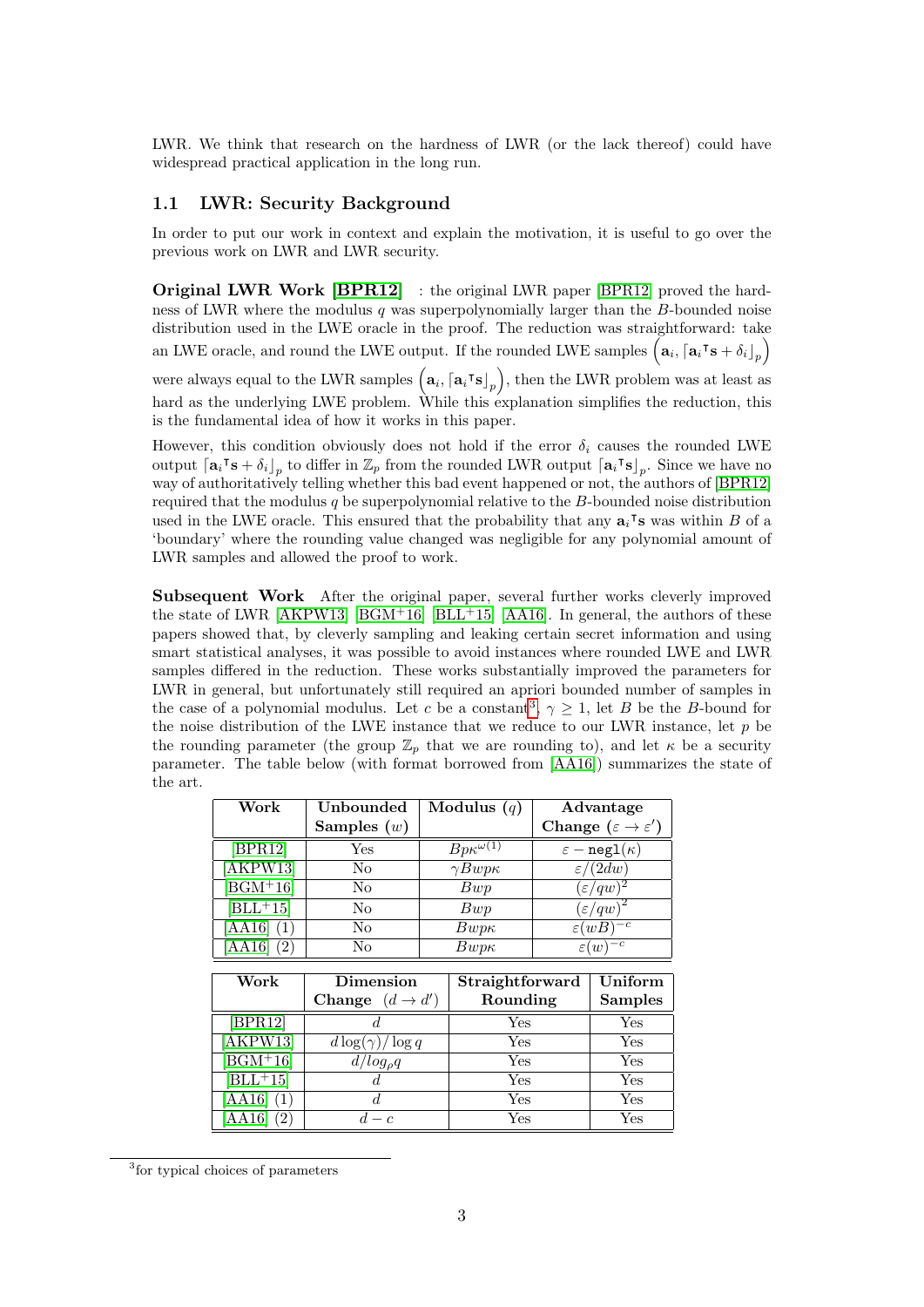A First Attempt. When attempting to reduce LWE to LWR, it is natural to ask why we cannot just throw out or ignore the samples that are close to these rounding 'boundaries'. We could use probabilistic rejection sampling to make our LWR sample distribution mimic the output of an LWE oracle. This works in essentially the following way (we are leaving out some details here, and what we say isn't exactly correct, but the intuition remains true): recall that a regular LWR oracle would simply just output samples of the form  $\left(\mathbf{a}_i, \left[\mathbf{a}_i^{\intercal} \mathbf{s}\right]_p\right)$ . Now suppose we have a new oracle that outputs samples in a somewhat similar manner, but with a catch: for every sample, it samples some  $\delta_i$  from the LWE noise distribution  $\psi$ . If  $a_i^{\dagger} s + \delta_i$  is within a distance of B from the rounding boundary, then we reject the sample and start over. Otherwise, we go on ahead and output  $(a_i, [a_i] \cdot s)_p$  as usual.

It shouldn't take too much effort to see that the behavior of this new LWR oracle is exactly the same as the following oracle: Take samples from an LWE oracle, and round the second term, getting a term of the form  $(\mathbf{a}_i, [\mathbf{a}_i] \cdot \mathbf{s} + \delta_i]_p$ , but reject the samples if  $\mathbf{a}_i \cdot \mathbf{s} + \delta_i$  is within  $B$  of a rounding boundary. This oracle is directly simulatable given an LWE oracle, so we can prove hardness directly from LWE using a reduction like this.

Unfortunately, this approach still has one glaring hole: this type of rounding with probabilistic rejection is not fully deterministic. It is true that, for a fixed instance of the problem, every tuple whose first term is  $a_i$  will always have second term  $[a_i^T s]_p$ . However, which  $a_i s$ are in fact included in samples is highly nonuniform–and even probabilistic–and even though it is very simple to show that the accumulated distribution of  $a_i$ s is computationally hard to distinguish from fully random for one instance of the problem, this still presents significant problems for many applications that require determinism. For instance, if we attempt to build a PRF using this technique, different instantiations of the PRF may have different outputs, since, depending on the noise sampled, some instantiations of the PRF will reject certain  $a_i$ s while others will accept them. This could be disastrous for security if an adversary has access to multiple copies of the PRF, since we can guess how close a particular value of  $\mathbf{a}_i$ <sup>T</sup>s is to the boundary based on the number of outputs versus rejections for a particular sample.

It seems difficult to improve this basic attempt if we wanted to keep the number of queries to be an unbounded polynomial, since we cannot know any extra information about  $\mathbf{a}_i$ <sup>T</sup>s in the simulation, and we could not leak any non-negligible amount of information per query to help us without risking a complete reveal of the secret s.

Lattice Rounding. Our first core idea is the following: what if, instead of rounding each sample to the nearest multiple of some integer, we group samples together and deterministically round them to a nearby lattice point (not necessarily the nearest, obviously)? We might be able to leak more information that can help us eliminate rounding mistakes this way, as it could potentially be hard for an adversary to determine whether or not a point is close to a boundary created by whatever lattice rounding algorithm we are using (think of Babai's nearest plane algorithm or regular Babai rounding)<sup>[4](#page-3-0)</sup>.

However, we have to be careful when doing this. A simulator or adversary cannot have access to both the values of uniformly random  $a_i$ <sup>T</sup>s terms and the lattice points gained as a result of rounding, or otherwise something similar to the famous 'learning a hidden parallelepiped' attack in [\[NR06\]](#page-20-3) seems to occur and the (short) basis of the lattice can be learned. Once a simulator (or an adversary for that matter) has access to the basis we are using to round, then we gain very little from rounding to a lattice instead of to the nearest multiple of some integer. Perhaps some clever trick could thwart this class of attacks, but we could not come up with such an idea.

<span id="page-3-0"></span><sup>4</sup>Proving that an adversary cannot distinguish points close to the 'rounding boundary' of a lattice from uniformly random points without breaking some form of LWE seems like a very interesting open problem.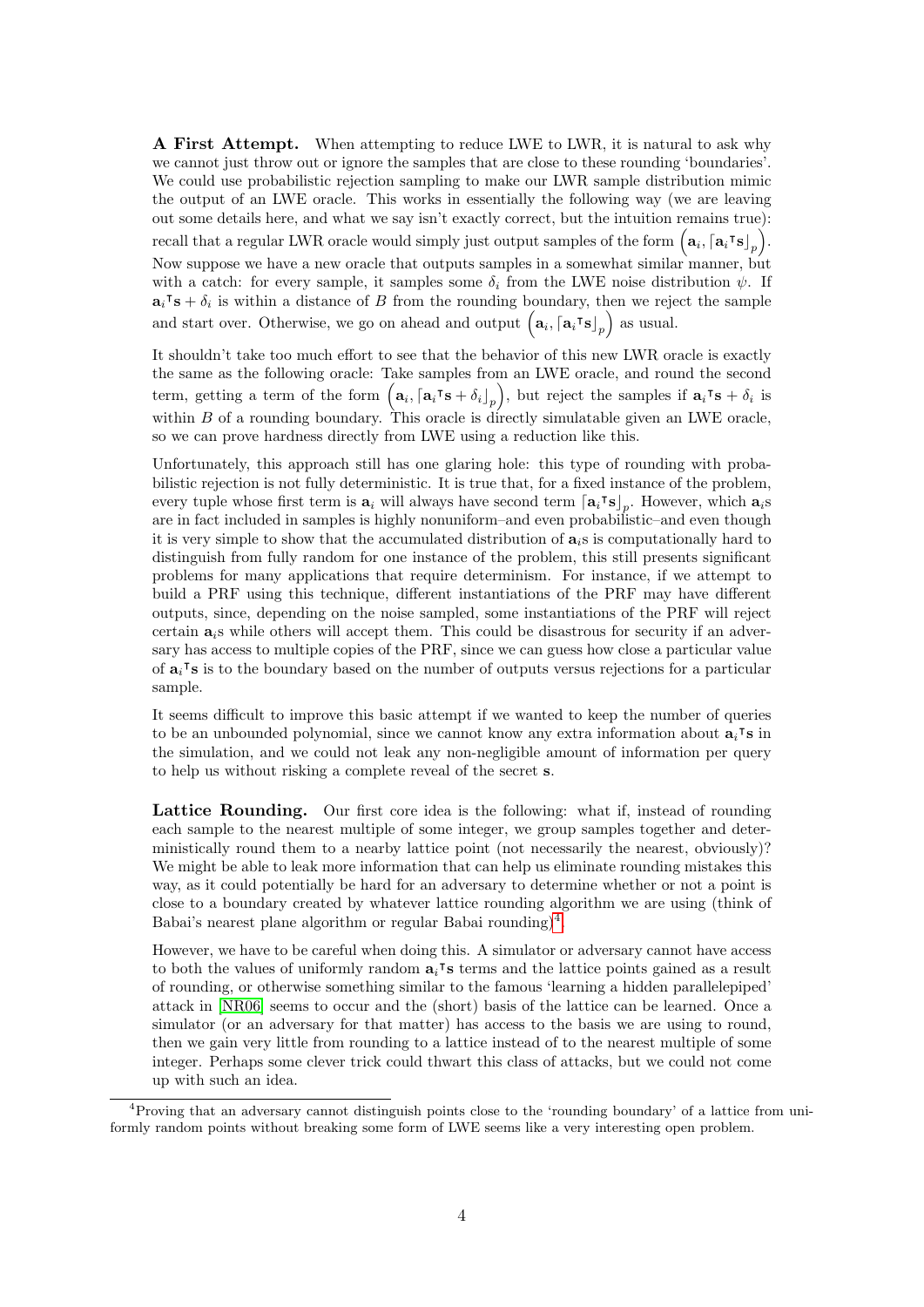Restricting the Samples The next main idea is something that arises naturally from our first attempt: suppose we continue to utilize 'lattice rounding', but what if we restrict the possible values of the samples  $A_i$  such that the values  $A_i$ s are in some kind of ball around points in the lattice that we are rounding to rather than let them be uniform? Note that our samples consist of matrices now instead of vectors. We can use the LWE assumption to show that such a distribution looks random to an adversary, and we can simulate such samples without a trapdoor for the lattice we are rounding to as well: pick a random point in the lattice to which we will 'round' the final value  $\mathbf{A}_i$ s (given a 'bad' basis, of course), add noise to get the 'actual' value of  $A_i$ s, and then output the value of  $A_i$  such that  $A_i$ s equals the lattice point we picked plus the noise term.

This has the unfortunate consequence that we cannot use a uniform distribution of  $\mathbf{A}_i$ s, but allows us to potentially prove security because we do not need to know a short basis of the lattice we are rounding to in order to simulate queries. However, we are still unable to issue a challenge query in this regime–in order to find a point close to the lattice, our sampler implicitly needs to know the lattice point.

Finding an Acceptable Output Our solution to the previous problem is the following: rather than ouput samples  $A_i$  and the closest lattice point to  $A_i$ s, what if we only output some limited information about that lattice point, rather than the whole thing? It turns out that if we write the 'nearest' lattice point in  $\Lambda(\mathbf{B})$  in the form **Bu** (according to some rounding algorithm A–we may not actually output the closest lattice point) and then output u mod 2, we can actually prove security. We develop a variant of the LWE assumption that reduces from the standard LWE assumption that allows us to do this while maintaining the properties of unbounded (polynomial) samples and a polynomially-sized modulus.

Informally, our assumption says that, for certain  $\mathbf{A}_i$ s picked so that  $\mathbf{A}_i$ s is close to  $\Lambda(\mathbf{B})$ , samples of the form

$$
\left(\mathbf{A}_i, \lceil \mathbf{A}_i \mathbf{s} \rfloor_{\Lambda(\mathbf{B})}^{\mathcal{A}} \mod 2\right)
$$

are indistinguishable from random. Note that our process is parameterized by a lattice  $\Lambda$  (**B**) and a rounding algorithm  $A$ . We are obviously glossing over some important details here, but this is the basic idea (and the details are in the body of the paper).

# 2 Preliminaries

In this section we present some basic material common to many cryptographic papers. A reader familiar with general cryptography and particularly lattices and lattice cryptography can probably safely skip this section. We borrow elements of the presentation from  $[BGG^+14]$  $[BGG^+14]$ and [\[GPV08\]](#page-19-10).

### 2.1 General Notation

For a random variable X we denote by  $x \leftarrow X$  the process of sampling a value x from the distribution of X. If S is a finite set instead of a distribution, we denote by  $x \leftarrow S$  the process of sampling a value x according to the uniform distribution over S.

A non-negative function  $v(\lambda)$  is *negligible* if for every polynomial  $p(\lambda)$  it holds that  $v(\lambda) \leq$  $\frac{1}{p(\lambda)}$  for all sufficiently large  $\lambda \in \mathbb{N}$ .

**Statistical Distance:** Let  $\Omega$  be a finite domain, and let X and Y be random variables over  $\Omega$ . We define the statistical distance between X and Y, denoted  $SD(X, Y)$  in the following way:

$$
SD(X,Y) = \frac{1}{2} \sum_{\omega \in \Omega} |Pr[X = \omega] - Pr[Y = \omega]|
$$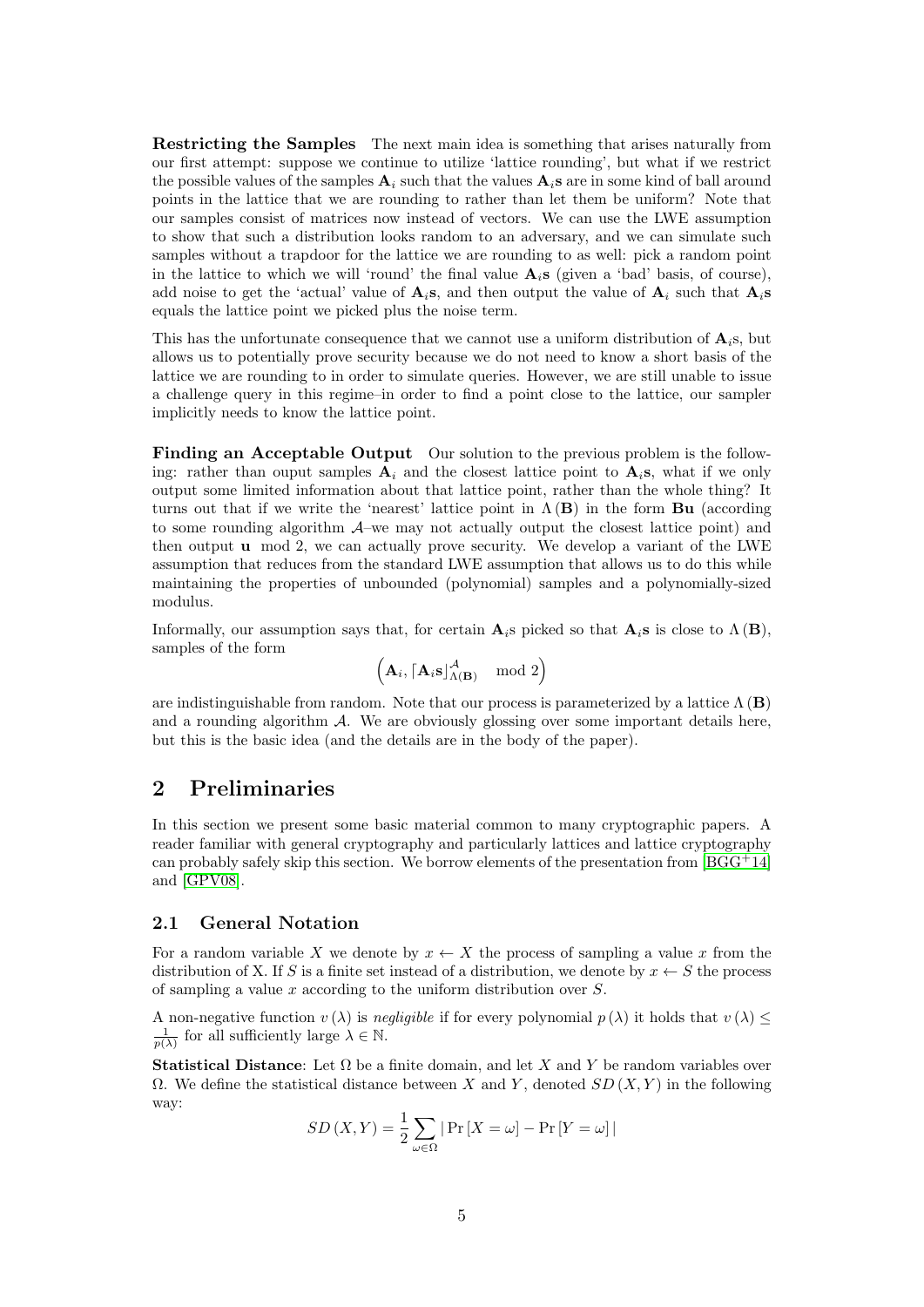We say that two variables X and Y are  $\delta$ -close if  $SD(X, Y) \leq \delta$ . If we parameterize X and Y with the security parameter  $\lambda \in N$ , we can say that two families of distributions  $X_{\lambda}$  and  $Y_{\lambda}$  are statistically indistinguishable or statistically close if  $SD(X_{\lambda}, Y_{\lambda})$  is negligible in  $\lambda$ .

**Rounding.** For an integer  $p \leq q$ , we define the modular "rounding" function

 $\lceil \cdot \rceil_p : \mathbb{Z}_q \to \mathbb{Z}_p$  that maps  $x \to \lfloor (p/q) \cdot x \rceil$ 

and extend it coordinate-wise to matrices and vectors over  $\mathbb{Z}_q$ .

**B-Bounded.** Let  $B = B(n) \in \mathbb{N}$  be a natural number. A family of distributions  $\psi \in$  $\{\psi_n\}_{n\in\mathbb{N}}$  is called *B*-bounded if  $\Pr[\psi \in [-B, B]] = 1 - \text{neg1}(n)$ .

#### 2.2 Lattice Background

**Lattice Notation**: let q, n, and m be positive integers, and let  $A \in \mathbb{Z}_q^{n \times m}$  be a matrix. We let  $\Lambda_q^{\perp}(\mathbf{A})$  denote the lattice spanned by all  $\mathbf{x} \in \mathbb{Z}_q^m$  such that  $\mathbf{A} \cdot \mathbf{x} = \mathbf{0} \mod q$ . For a vector  $\mathbf{u} \in \mathbb{Z}_q^n$ , we generalize this and let  $\Lambda_q^{\mathbf{u}}(\mathbf{A})$  denote the set of all vectors such that  $\mathbf{A} \cdot \mathbf{x} = \mathbf{u}$ . Note that this is a coset of  $\Lambda_q^{\perp}(\mathbf{A})$ .

**Dual Lattice:** For any *n*-dimensional lattice  $\Lambda$ , the *dual lattice*, which we denote  $\Lambda^*$ , is defined to be the lattice spanned by all vectors  $\mathbf{x} \in \mathbb{R}^n$  such that, for all  $\mathbf{v} \in \Lambda$ ,  $\mathbf{x}^\intercal \cdot \mathbf{v} \in \mathbb{Z}$ .

**Gram-Schmidt Orthogonalization:** let **S** be an ordered set of n linearly independent vectors in  $\mathbb{R}^n$  such that  $\tilde{S} = \{\mathbf{s}_1, ..., \mathbf{s}_n\}$ . We let  $\tilde{\mathbf{S}} = \{\tilde{\mathbf{s}_1}, ..., \tilde{\mathbf{s}_n}\}$  denote the *Gram-Schmidt* Orthogonalization of S. We define the Gram-Schmidt Orthogonalization in the following way: first, set  $\tilde{s}_1 = s_1$ . Then, for each  $i \in \{2, n\}$  set each  $\tilde{s}_i$  equal to the component of  $s_i$ orthogonal to the plane spanned by  $\{s_1, ..., s_{i-1}\}.$ 

For a lattice  $\Lambda$ , we define the *Gram-Schmidt minimum*, which we denote  $\tilde{bl}(\Lambda)$ , as

$$
\tilde{bl} = \min_{\mathbf{B}} ||\tilde{\mathbf{B}}|| = \min_{\mathbf{B}} \left[ \max_{\mathbf{b}_i} ||\tilde{\mathbf{b}}_i|| \right]
$$

where the minimum is taken over all (ordered) bases  $\bf{B}$  of  $\Lambda$ .

**Discrete Gaussians**. We borrow the elegant presentation style of [\[GPV08\]](#page-19-10). For any  $s > 0$ define the Gaussian function on  $\mathbb{R}^n$  centered at **c** with parameter **s**:

$$
\forall x \in \mathbb{R}^n, \quad \rho_{s,c}(\mathbf{x}) = e^{-\pi ||\mathbf{x} - \mathbf{c}||^2 / s^2}
$$

We sometimes omit the subscripts  $s$  and  $c$  in the case that they are 1 and 0, respectively.

For any  $\mathbf{c} \in \mathbb{R}^n$ , real  $s > 0$ , and *n*-dimensional lattice  $\Lambda$ , we define the discrete Gaussian distribution over  $\Lambda$  as:

$$
\forall \mathbf{x} \in \Lambda, \quad \mathcal{D}_{\Lambda, \mathbf{s}, \mathbf{c}}(\mathbf{x}) = \frac{\rho_{\mathbf{s}, \mathbf{c}}(\mathbf{x})}{\rho_{\mathbf{s}, \mathbf{c}}(\Lambda)}
$$

Smoothing Parameter. In [\[MR04\]](#page-20-4), Micciancio and Regev defined the smoothing parameter: for any n-dimensional lattice  $\Lambda$  and positive real  $\varepsilon$ , the *smoothing paramter*  $\eta_{\varepsilon}(\Lambda)$  is the smallest real  $s > 0$  such that  $\rho_{1/s}(\Lambda^* \setminus \{0\}) \leq \varepsilon$ .

The Gadget Matrix. In [\[MP12\]](#page-20-5), Micciancio and Peikert invented the gadget vector g and the gadget matrix **G**. Let  $q = 2^c$  be some integer, and let  $c \in \mathbb{Z} = \lceil \log_2 q \rceil$ . Recall from [\[MP12\]](#page-20-5) that the vector  $\mathbf{g} \in \mathbb{Z}_q^c$  is defined to be a primitive vector such that  $\mathbf{g}_i = 2^{i-1}$ , or  $g^{\dagger} = [1|2|4|...|2^{c-1}]$ . Additionally recall the matrix  $S \in \mathbb{Z}_q^{c \times c}$  was defined such that entries of the form  $S_{i,i} = 2$ ,  $S_{i+1,i} = -1$ , and all other entries are zero. In picture form, we have

$$
\begin{bmatrix} 1 & 2 & 4 & \dots & 2^{c-1} \end{bmatrix} \cdot \begin{bmatrix} 2 & 0 & 0 & \dots & 0 \\ -1 & 2 & 0 & \dots & 0 \\ 0 & -1 & 2 & \dots & 0 \\ \dots & \dots & \dots & \dots & \dots \\ 0 & 0 & 0 & \dots & 2 \end{bmatrix} = \begin{bmatrix} 0 & 0 & 0 & \dots & 0 \end{bmatrix} \mod q
$$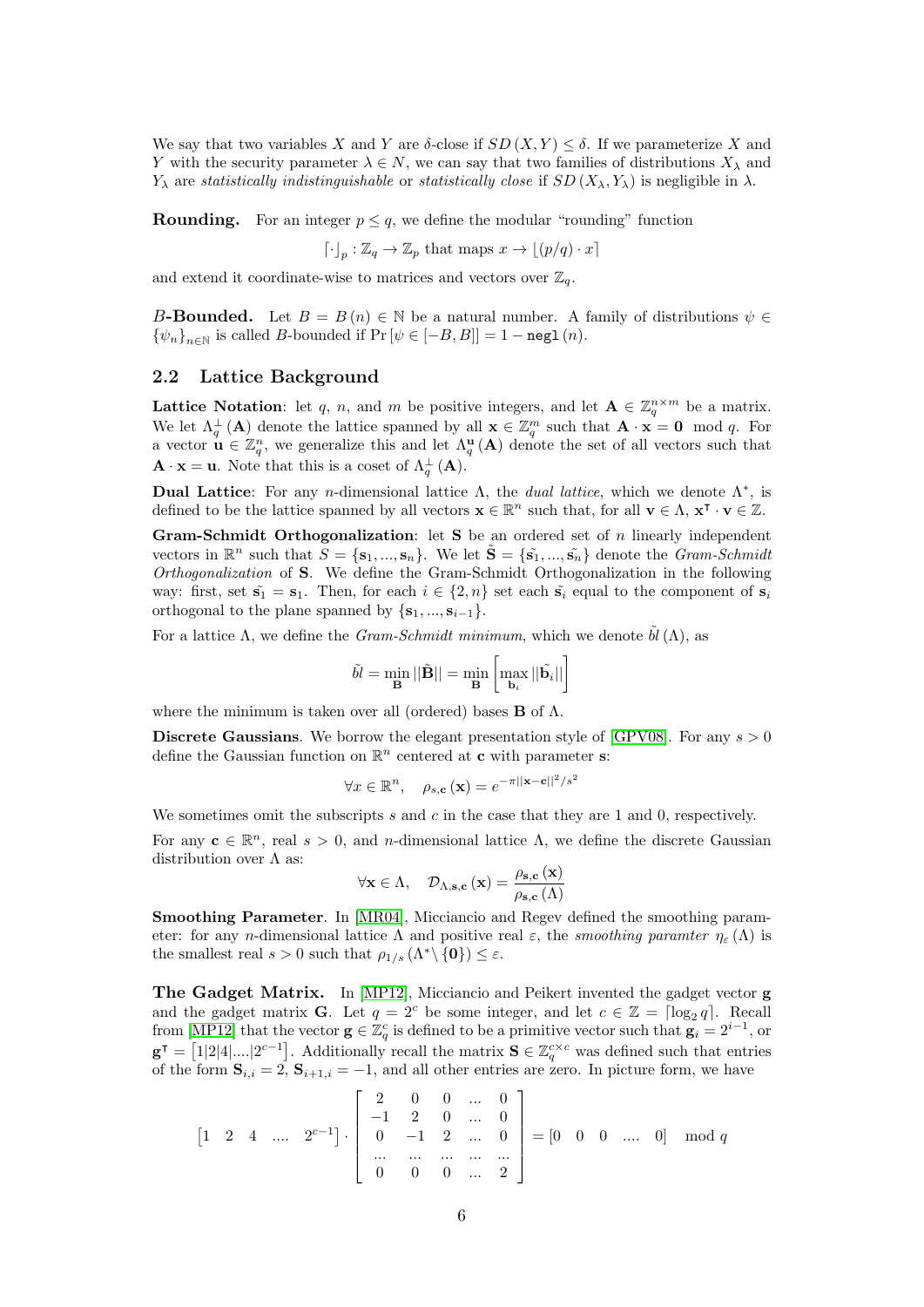If  $q$  is not a power of 2, we can modify the last column to be the binary bit decomposition of q. We also will need the standard tensor forms of  $g$  and  $S$  as well. We define the matrix  $\mathbf{G} \in \mathbb{Z}_q^{n \times nc}$  to be  $\mathbf{G} = g^{\mathsf{T}} \otimes \mathbf{I}_n$  and the matrix  $\mathbf{T} \in \mathbb{Z}_q^{nc \times nc}$  to be  $\mathbf{T} = \mathbf{S} \otimes \mathbf{I}_n$ . Pictorially, we have something like the following (dimensions not to scale):

|  |  |                                                                                                                                                   |  |  |  | $\left[\begin{array}{cccc cccc} -{\bf g}^{\intercal}-&0&0&\dots&0\\ 0&-{\bf g}^{\intercal}-&0&\dots&0\\ 0&0&-{\bf g}^{\intercal}-&\dots&0 \end{array}\right],\, \left[\begin{array}{cccc cccc} {\bf S}&0&0&\dots&0\\ 0&{\bf S}&0&\dots&0\\ 0&0&{\bf S}&\dots&0 \end{array}\right] = {\bf 0}^{nc\times c}\mod q$ |  |
|--|--|---------------------------------------------------------------------------------------------------------------------------------------------------|--|--|--|-----------------------------------------------------------------------------------------------------------------------------------------------------------------------------------------------------------------------------------------------------------------------------------------------------------------|--|
|  |  | $\begin{bmatrix}  &  &  &  &  \\ 0 & 0 & 0 &  & -g^{\mathsf{T}} - \end{bmatrix}$ $\begin{bmatrix}  &  &  &  &  \\ 0 & 0 & 0 &  & S \end{bmatrix}$ |  |  |  |                                                                                                                                                                                                                                                                                                                 |  |

We need yet another function from [\[MP12\]](#page-20-5). Let the function  $g_{\mathbf{G}}(\mathbf{s}, \mathbf{e}) \in \mathbb{Z}_q^n \times \mathbb{Z}_q^m \to \mathbb{Z}_q^m$ which is parameterized by some matrix  $\mathbf{A} \in \mathbb{Z}_q^{n \times m}$  be defined as follows:

$$
g_{\mathbf{A}}\left(\mathbf{s}, \mathbf{e}\right) = \mathbf{G}^{\intercal} \mathbf{s} + \mathbf{e}
$$

Peikert and Micciancio also prove the following:

<span id="page-6-0"></span>**Lemma 2.1.** Let  $s \in \mathbb{Z}_q^n$  be arbitrary and let  $e \in \mathcal{P}_{1/2}(q^{-1}\mathbf{B})$ , where **B** is a basis of  $\Lambda^{\perp}(\mathbf{G})$ . There is an oracle O for efficiently finding s and e given the output of  $g_{\mathbf{G}}(\mathbf{s}, \mathbf{e})$ .  $\Lambda^{\pm}(\mathbf{G})$ . There is an oracle  $\cup$  for<br>For arbitrary modulus,  $||B|| \leq \sqrt{5}$ .

### 2.3 LWE and Related Assumptions

Definition 2.2. Learning with Errors Problem  $(LWE)$ : Consider integers n and q, some distribution  $\psi$  over  $\mathbb{Z}_q$ , and distributions K and T, both over  $\mathbb{Z}_q^n$ .

 $A(q, n, \psi, \mathcal{K}, \mathcal{T})$ -LWE problem instance consists of access to an unspecified challenge oracle  $\mathcal{O}^{LWE}$ , being, either, a noisy pseudorandom sampler  $\mathcal{O}_{s}^{LWE}$  carrying some constant random secret key  $\mathbf{s} \in \mathbb{Z}_q^n$  sampled from the distribution K, or, a truly random sampler  $\mathcal{O}_\S^{LWE}$ , whose behaviors are respectively as follows:

- $\mathcal{O}_{\mathbf{s}}^{LWE}$ : Outputs samples of the form  $(\mathbf{a}_i, \mathbf{a}_i \cdot \mathbf{s} + \delta_i) \in \mathbb{Z}_q^n \times \mathbb{Z}_q$ , where  $\mathbf{s} \in \mathbb{Z}_q^n$  is a persistent value invariant across invocations sampled by querying the distribution  $\mathcal{K}, \delta_i \in \mathbb{Z}_q$ consists of a fresh sample from  $\psi$ , and  $\mathbf{a}_i \in \mathbb{Z}_q^n$  is sampled at random from  $\mathcal{T}$ .
- $\mathcal{O}_\S^{LWE}\colon$  Outputs samples of the form  $(\mathbf{a}_i, \mathbf{r}_i) \in \mathbb{Z}_q^n \times \mathbb{Z}_q$ , where  $\mathbf{a}_i \in \mathbb{Z}_q^n$  is sampled at random from  $\mathcal T$  and  $\mathbf r_i$  is a uniform random sample from  $\mathbb Z_q$ .

The  $(q, n, \psi, \mathcal{K}, \mathcal{T})$ -LWE problem allows repeated queries to the challenge oracle  $\mathcal{O}^{LWE}$ . We say that an algorithm A decides the  $(q, n, \psi, \mathcal{K}, \mathcal{T})$ -LWE problem if

$$
\mathbf{Adv}^{LWE}\left[\mathcal{A}\right]\overset{\text{def}}{=}\left|\Pr[\mathcal{A}^{\mathcal{O}_{\mathbf{s}}^{LWE}}=1]-\Pr[\mathcal{A}^{\mathcal{O}_{\mathbf{s}}^{LWE}}=1]\right|
$$

is non-negligible for a s selected appropriately at random from K.

Definition 2.3. Learning with Rounding Problem (LWR): Consider integers n, p, and q such that  $q \geq p$ , and distributions K and T, both over  $\mathbb{Z}_q^n$ .

 $A(q, p, n, \mathcal{K}, \mathcal{T})$ -LWR problem instance consists of access to an unspecified challenge oracle  $\mathcal{O}^{LWR}$ , being, either, a noisy pseudorandom sampler  $\mathcal{O}^{LWR}_{\bf s}$  carrying some constant random secret key  $\mathbf{s} \in \mathbb{Z}_q^n$  sampled from the distribution K, or, a truly random sampler  $\mathcal{O}_\S^{LWR}$ , whose behaviors are respectively as follows:

- $\mathcal{O}_{\mathbf{s}}^{LWR}\colon$  Outputs samples of the form  $(\mathbf{a}_i, [\mathbf{a}_i \cdot \mathbf{s}]_p) \in \mathbb{Z}_q^n \times \mathbb{Z}_p$ , where  $\mathbf{s} \in \mathbb{Z}_q^n$  is a persistent value invariant across invocations sampled by querying the distribution K and  $a_i \in \mathbb{Z}_q^n$ is sampled at random from T .
- $\mathcal{O}_\S^{LWR}\colon$  Outputs samples of the form  $(\mathbf{a}_i,\mathbf{r}_i) \in \mathbb{Z}_q^n\times \mathbb{Z}_p$ , where  $\mathbf{a}_i \in \mathbb{Z}_q^n$  is sampled at random from  $\mathcal T$  and  $\mathbf r_i$  is a uniform random sample from  $\mathbb Z_p$ .

The  $(q, p, n, \mathcal{K}, \mathcal{T})$ -LWR problem allows repeated queries to the challenge oracle  $\mathcal{O}^{LWR}$ . We say that an algorithm A decides the  $(q, p, n, \mathcal{K}, \mathcal{T})$ -LWR problem if

$$
\mathbf{Adv}^{LWR}\left[\mathcal{A}\right]\overset{\text{def}}{=}\left|\Pr[\mathcal{A}^{\mathcal{O}^{LWR}}=1]-\Pr[\mathcal{A}^{\mathcal{O}^{LWR}}=1]\right|
$$

is non-negligible for a s selected appropriately at random from  $K$ .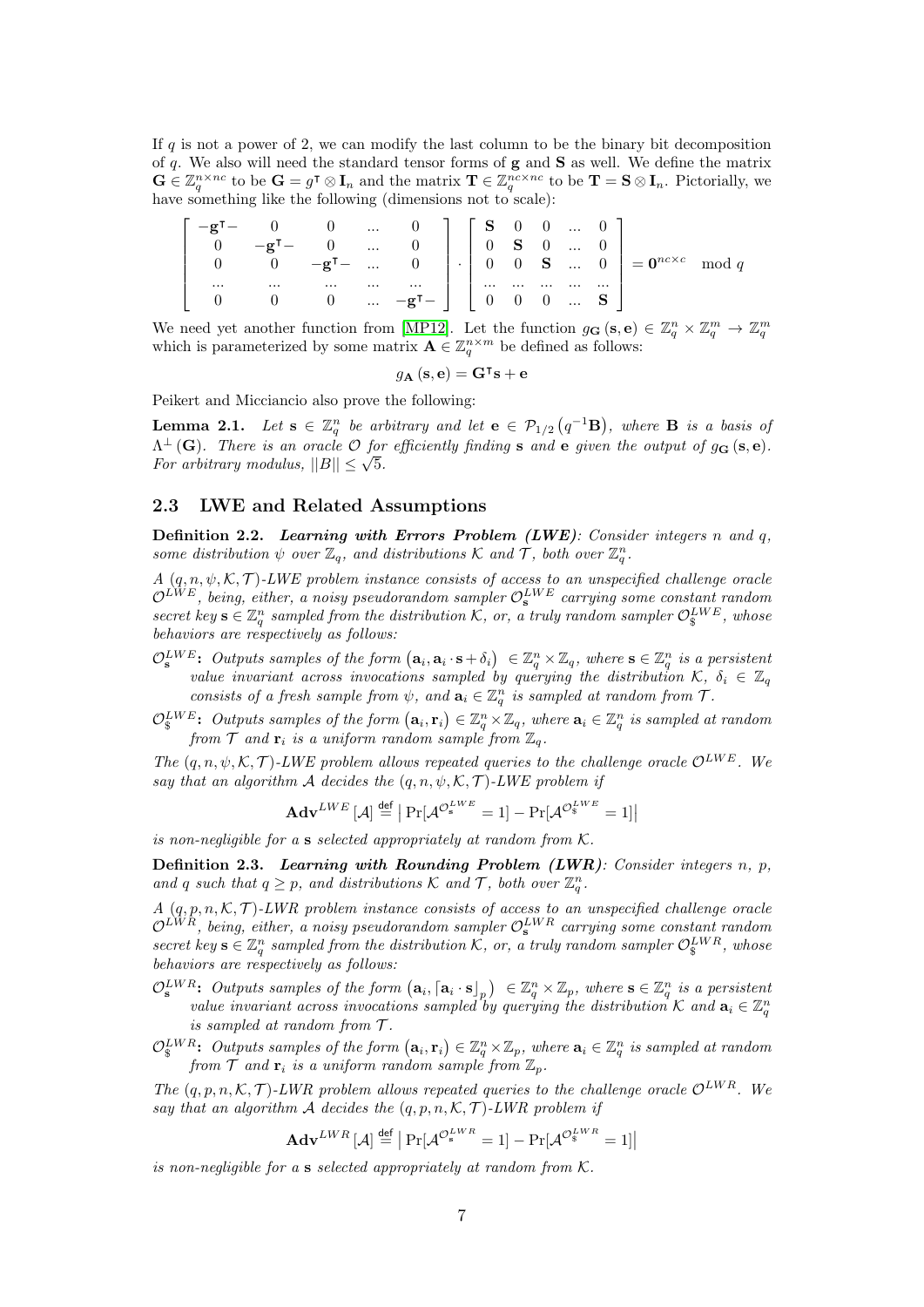## 3 The Main Problem

We now are in a position to formally describe our new assumption. Before we begin with the actual problem, though, we need to formally define lattice rounding.

**Lattice Rounding** We are going to overload the rounding function. Let  $q$ ,  $m$ , and  $n$ be integers with  $m \geq n$ . For some deterministic rounding algorithm A and lattice basis  $\mathbf{B} \in \mathbb{Z}_q^{m \times n}$ , we define the "rounding" function

> $\lceil \cdot \rceil_{\Lambda(\mathbf{B})}^{\mathcal{A}} : \mathbb{Z}_q^m \to \mathbb{Z}_q^n$  that maps  $\mathbf{x} \to \mathbf{u}$ such that  $\mathcal{A}(\mathbf{x}) = \mathbf{B} \cdot \mathbf{u}$

Note that, while our rounding algorithm  $A$  is deterministic, it doesn't necessarily have to be perfect at rounding points to close lattice points. Since finding the (exact) closest lattice point is thought to be hard even when arbitrary 'hints' about the lattice are known, we cannot expect any rounding algorithm to always find the closest lattice points. In order to give a general definition, we only require that our rounding algorithm is deterministic.

However, we do note that, in order for our proof to hold, our rounding algorithm must round points within some error factor e of a lattice point to the correct lattice point, but this e can be substantially smaller than the shortest vector in the lattice. Examples of  $A$  could be Babai's nearest plane algorithm or Babai rounding with a 'good' lattice basis, for instance, although we use more complicated rounding algorithms in this work.

In addition, note that we output the coefficient vector u instead of an actual lattice point like  $\mathbf{B} \cdot \mathbf{u}$ . While in principle we could output a lattice point, it will make the presentation of our results simpler if we define lattice rounding to output coefficient vectors instead of lattice points. This choice also seemingly makes lattice rounding easier to use, as most potential applications would prefer to have a uniformly random vector instead of a uniformly random lattice point as output.

### <span id="page-7-0"></span>3.1 Nearby Learning with Lattice Rounding Description

We next describe the details of our lattice rounding system.

| Nearby Learning with Lattice Rounding                                                                                                                                                     |
|-------------------------------------------------------------------------------------------------------------------------------------------------------------------------------------------|
| Input:                                                                                                                                                                                    |
| • Integers n, m, and q such that $m = O(n \log q)$                                                                                                                                        |
| • A 'noise' distribution $\psi \in \mathbb{Z}_{2q}$                                                                                                                                       |
| • Algorithm $GenTrap(1^n, 1^m, q) \to \mathbb{Z}_q^{m \times n} \times \mathbb{Z}_{2q}^{\frac{m}{2} \times \frac{m}{2}}$ which outputs a parity                                           |
| check matrix $\mathbf{B} \in Z_q^{m \times n}$ and a 'trapdoor' $\mathbf{T}_\mathbf{B}$ as described in lemma 4.5.                                                                        |
| • Algorithm Invert $(\mathbf{B}, \mathbf{T_B}, \mathbf{b} \in \mathbb{Z}_{2q}^m) \to \mathbb{Z}_{2q}^n$ which outputs the vector <b>u</b>                                                 |
| where $\mathbf{b} = \mathbf{B}\mathbf{u} + \mathbf{e}$ for some short vector $\mathbf{e} \in \mathbb{Z}_{2q}^m$ as described in lemma 4.5.                                                |
| Setup:                                                                                                                                                                                    |
| • Set $\mathbf{B}, \mathbf{T_B} \leftarrow GenTrap(1^n, 1^m, q).$                                                                                                                         |
| • Set $\mathbf{s} \leftarrow \mathbb{Z}_{2a}^m$ .                                                                                                                                         |
| Output a Sample:                                                                                                                                                                          |
| • Set $\mathbf{u}_i \leftarrow \mathbb{Z}_{2a}^n$ .                                                                                                                                       |
| • Set $\delta_i \in \mathbb{Z}_{2q}^m$ by concatenating m samples from $\psi$ .                                                                                                           |
| • Sample $\mathbf{A}_i \in \mathbb{Z}_{2g}^{m \times m}$ by choosing a random $\mathbf{A}_i$ that satisfies $\mathbf{A}_i \mathbf{s} = \mathbf{B} \mathbf{u}_i + \boldsymbol{\delta}_i$ . |
| • Output $\left(\mathbf{A}_i, [\mathbf{A}_i \mathbf{s}]_{\Lambda(\mathbf{B})}^{Invert(\cdot)} \mod 2\right) = (\mathbf{A}_i, \mathbf{u}_i \mod 2).$                                       |
| Reconstruct a Sample Given $A_i$ :                                                                                                                                                        |
| • Output $\left(\mathbf{A}_i, \left[\mathbf{A}_i\mathbf{s}\right]_{\Lambda(\mathbf{B})}^{Invert(\cdot)} \mod 2\right)$                                                                    |
|                                                                                                                                                                                           |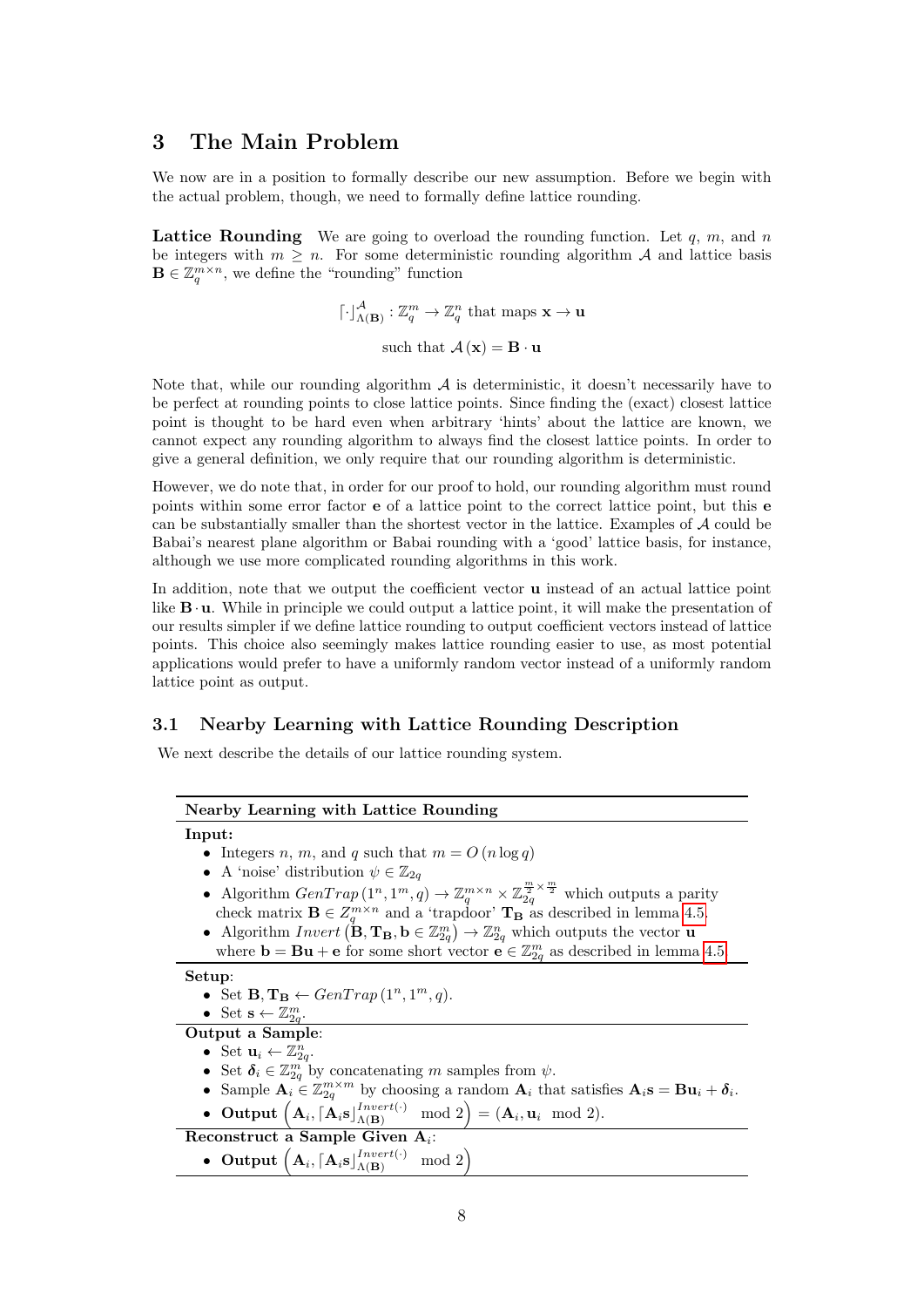Some Comments. We note that the algorithms  $GenTrap$  and Invert closely resemble those from [\[MP12\]](#page-20-5). Any standard lattice trapdoor algorithm will work here, but we chose to use this one for its ease of use and efficiency. Invert is the function that takes the role of our abstract rounding algorithm  $A$ , and  $GenTrap$  gives us the information necessary to run Invert.

Our modulus 2q is an artifact of our proof technique, so it is not clear that this modulus is absolutely necessary for the problem to be hard. Let  $k$  be any constant integer. It is also worth pointing out that the problem can be easily modified to work with modulus  $kq$  and outputs of the form  $\left(\mathbf{A}_i, \begin{bmatrix} \mathbf{A}_i \mathbf{s} \end{bmatrix}_{\Lambda(\mathbf{B})}^{Invert(\cdot)} \mod k \right)$ , as we essentially just swap the 2 factor for some other constant  $k$ . However, we stick with the mod 2 case because generalizing to k doesn't give us anything too novel from a theoretical perspective and outputting more randomness with each sample still does not make the problem practical.

A natural question to ask is why we need to generate B with a trapdoor. For many applications of LWR (like PRFs, for instance) we need to recompute the output of a sample  $A_i$ given only the sample  $A_i$  and the key s (and not the actual output). For basic LWR, this is trivial, but for NLWLR, this is difficult without a trapdoor. Our algorithm 'Reconstruct a Sample Given  $A_i$ ' handles this functionality and needs to use the lattice trapdoor to work. We comment on this more in our security proof.

Additive Homomorphism. We also note that our outputs are 'almost' homomorphic– i.e., if the error is small enough, then:

$$
\begin{aligned}\n\left[\mathbf{A}_{i}\mathbf{s}\right]_{\Lambda(\mathbf{B})}^{Invert(\cdot)} \mod 2 + \left[\mathbf{A}_{j}\mathbf{s}\right]_{\Lambda(\mathbf{B})}^{Invert(\cdot)} \mod 2 = \\
& \left[\left(\mathbf{A}_{i} + \mathbf{A}_{j}\right)\mathbf{s}\right]_{\Lambda(\mathbf{B})}^{Invert(\cdot)} \mod 2\n\end{aligned}
$$

This means that many standard cryptographic schemes that are built upon LWE can be built (very inefficiently) from the NLWLR assumption as well in a fairly straightforward manner. For instance, Regev-like encryption [\[Reg05\]](#page-20-0) can be done fairly easily, and we briefly sketch how here: create a public key consisting of k samples of the form

 $\left(\mathbf{A}_i, \lceil \mathbf{A}_i \mathbf{s} \rceil_{\Lambda(\mathbf{B})}^{Invert(\cdot)} \mod 2\right)$  and a secret key including s and  $\mathbf{T}_{\mathbf{B}}$ .

To encrypt a bit vector  $\mathbf{b} \in \mathbb{Z}_2^n$ , pick a discrete Gaussian value  $c_i$  over  $\mathbb Z$  for every sample  $\mathbf{A}_i$ , and output the tuple

$$
\left(\sum_{i=1}^{k} c_i \mathbf{A}_i \mod 2q, \sum_{i=1}^{k} c_i \left[\mathbf{A}_i \mathbf{s}\right]_{\Lambda(\mathbf{B})}^{Invert(\cdot)} + \mathbf{b} \mod 2\right)
$$

Decryption is done in the natural Regev way. As long as the noise blow-up is controlled, then correctness follows. Uniformity over the choice of lattice point (i.e.  $\sum_{i=1}^{k} c_i \mathbf{u}_i$ ) can be shown from the leftover hash lemma  $[BDK+11]$  $[BDK+11]$ , and the leftover hash lemma over the integers [\[AGHS13\]](#page-18-8) can be used to show that the noise term (i.e.  $\sum_{i=1}^{k} c_i \delta_i$ ) is distributed as a proper discrete ellipsoid, meaning that we end up with a well-formed, properly chosen sample  $A_i$  and output as our sum. This will require an extremely large k to be used but we already said that this would be inefficient.

While we do not want to spend too much time going through inefficient cryptosystems (thus why we do not offer a formal treatment of the previous argument), we just want to illustrate that this new NLWLR assumption can, in fact, be used to build reasonably powerful cryptosystems.

Parameter Choices. We next put forth a set of parameter choices that offers easy instantiation and good theoretical hardness. Let m, n, and q be integers such that  $m \geq$  $4n \log q$ . Let the distribution  $\mathcal{D}_{\mathbb{Z},\sigma}$  be a discrete Gaussian distribution with  $\sigma \leq \frac{q}{5m \log n}$ (so that the overall distribution over  $\mathbb{Z}^m$  is a discrete Gaussian  $\mathcal{D}_{\mathbb{Z}^m,\sigma'}$  with parameter  $\sigma' \leq \frac{q}{5\sqrt{m}}$  $rac{q}{5\sqrt{m}\log n}$ ).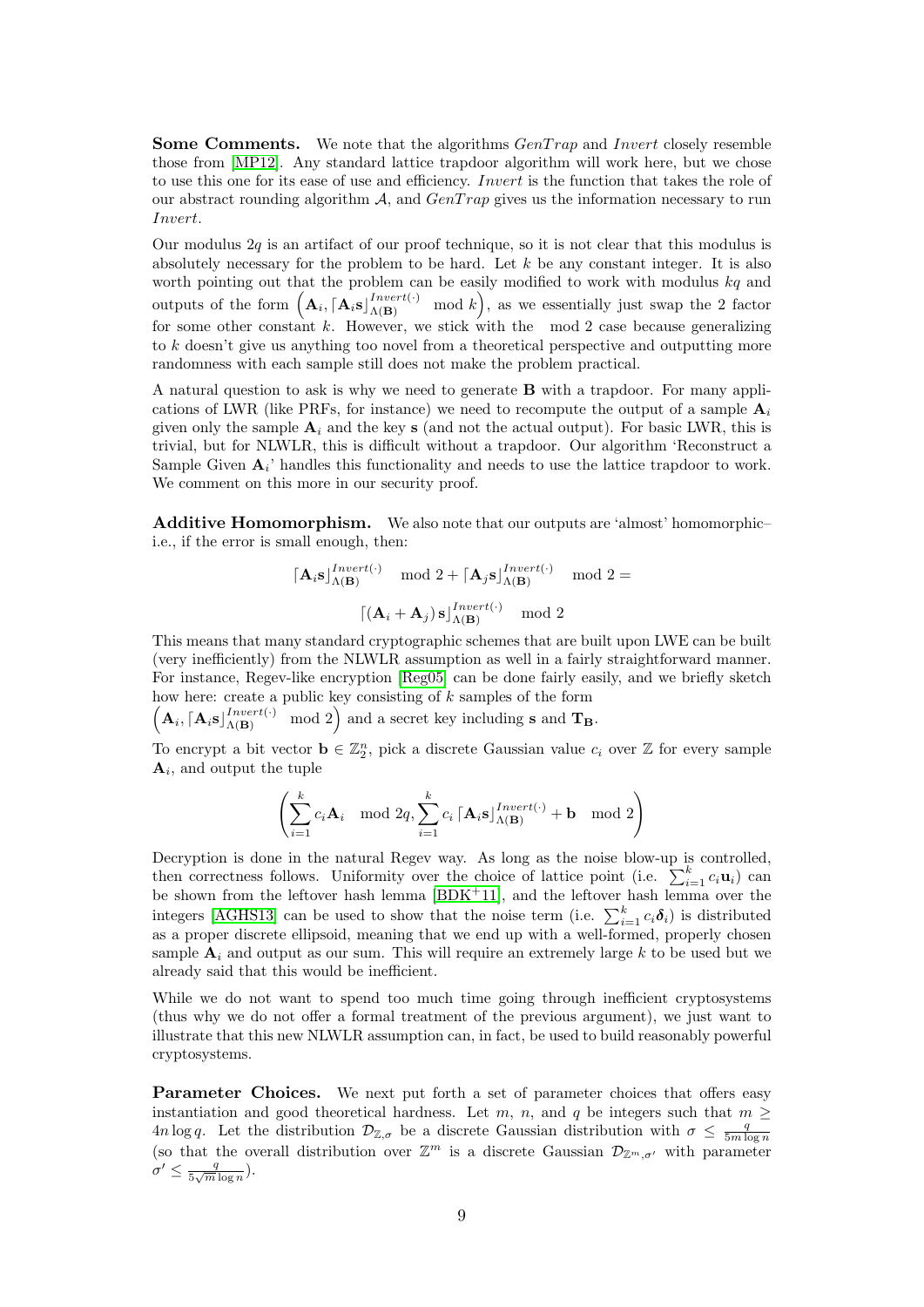**Existence of Efficient** GenTrap and Invert. In lemmas [4.5](#page-14-0) and [4.8](#page-16-0) we prove that the algorithms  $GenTrap$  and Invert exist as defined and that Invert is deterministic. We prove in lemma [4.10,](#page-16-1) that, for the choice of parameters mentioned above, the output of  $GenTrap$  is uniform and that the *Invert* algorithm is correct with all but negligible probability.

Reduction from Standard LWE. Also in lemma [4.10](#page-16-1) we show that our construction is at least as hard as standard LWE (uniform samples, uniform key) in dimension  $n$  over modulus q and with discrete Gaussian noise with parameter  $\frac{\sigma}{3}$  for the parameters described above. If Q is the number of samples an adversary gets, we do lose a factor of Q in our security reduction, but this doesn't make an enormous difference theoretically. This means that, through the LWE reduction of  $[BLP+13]$  $[BLP+13]$ , we have a polynomially-approximate reduction from worst-case lattice problems while still allowing an unbounded (polynomial) number of queries.

We note that our reduction allows for substantially more general parameters than the ones mentioned in this section.

# 4 Security Proof

In this section we prove the security of what we have called *Nearby Learning with Lattice* Rounding. Our security proof is actually rather straightforward, but has a couple of twists that can make it difficult to follow, so we offer a proof outline below to make it easier to digest. We start by going over an uncommon way to look at the standard LWE problem.

### 4.1 Reverse LWE

Our proof will become much easier to understand when viewed through lens of what we call 'reverse LWE'. Traditionally, LWE is thought of as the following procedure: given a fixed key s, sample a random sample  $a_i$  and a noise sample  $\delta_i$  and output  $(a_i, a_i^T s + \delta_i)$ .

However, we can also generate LWE samples in the following way: suppose we are given a fixed key s. First, pick some random value u over the output domain. Then, sample a value  $\delta_i$  from the noise distribution, and choose a random  $a_i$  subject to the constraint that  $a_i^{\dagger}$   $\mathbf{s} = u - \delta_i$ . It should be clear that this distribution is statistically close to that of the traditional LWE distribution, but what this variant of LWE gives us the power to do is to choose our outputs to be distributed in a non-uniform way if we like. Picking us (or, more precisely, vectors of us) from a distribution that is computationally indistinguishable from uniform rather than one that is statistically close to uniform is something that we implicitly exploit in our reduction.

### 4.2 Proof Outline

The core portion of our security proof has two main steps: first, we show that a particular nonuniform variant of LWE is hard. Then we show that anyone that can distinguish outputs of our nearby learning with lattice rounding oracle from random can break this nonuniform LWE variant. Once we have shown that our output is indistinguishable from random, we show that we can make the rounding mechanism work by appropriately sampling a random lattice and a trapdoor that are compatible with our scheme.

A New Nonuniform LWE. Our reduction starts by showing that the following is a hard (nonuniform) instance of LWE: samples of the form  $(\mathbf{a}_i, \mathbf{a}_i \cdot (\mathbf{2s}) + \delta_i) \in \mathbb{Z}_q^n \times \mathbb{Z}_{2q}$ , where the operations are done modulo  $\mathbb{Z}_{2q}$  but the  $a_i$ s and s are sampled uniformly modulo q. The proof goes approximately as follows: we start with a typical LWE instance over  $\mathbb{Z}_q$ . Imagine we have samples of the form  $(a_i, a_i^T s + \delta_i)$ . Suppose we multiply the second term by two and 'lift' everything up to  $\mathbb{Z}_{2q}$ : we now have samples of the form  $(\mathbf{a}_i, \mathbf{a}_i \cdot (\mathbf{2s}) + 2\delta_i)$ . Note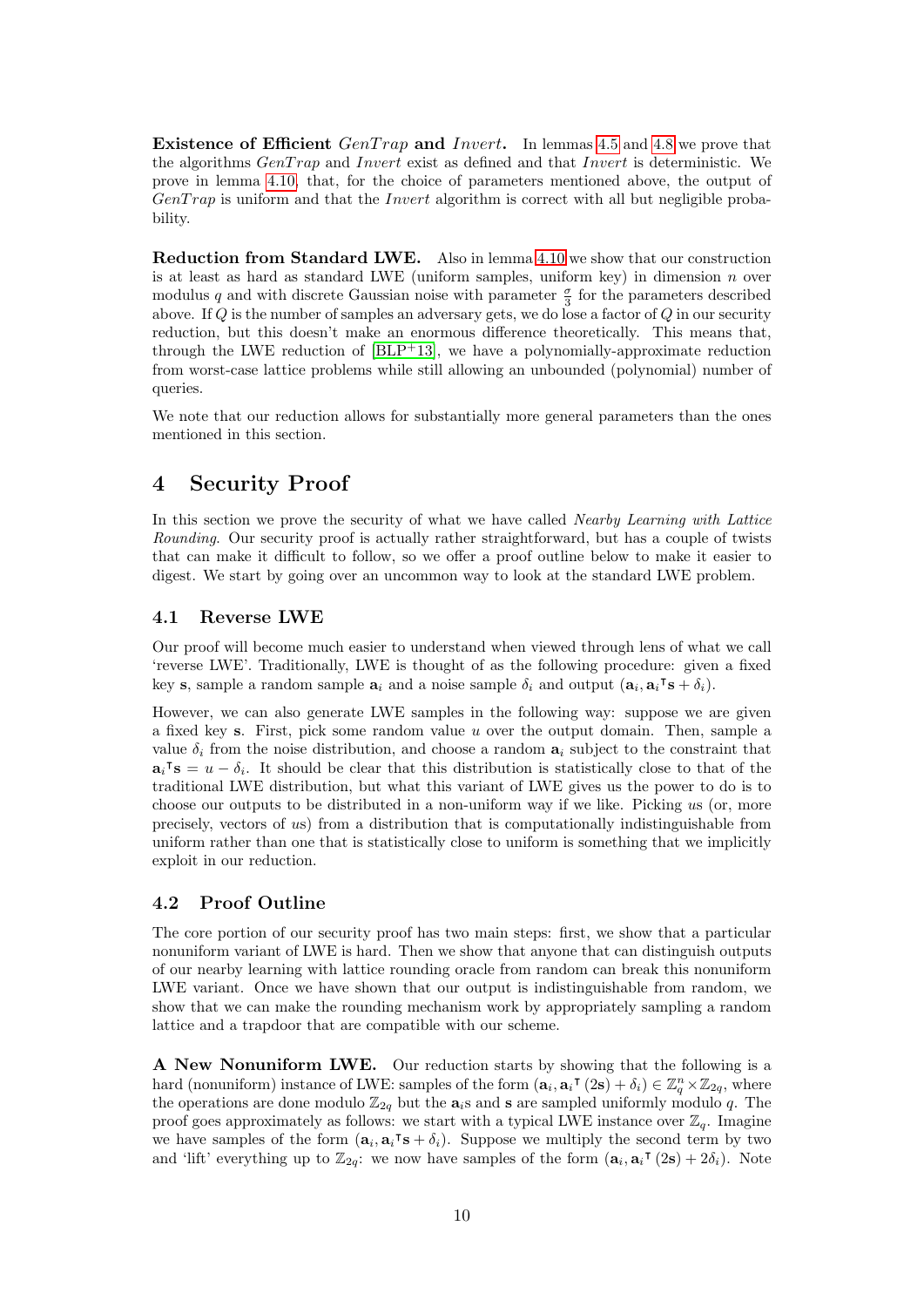that the second term of the tuple is, by the LWE assumption, indistinguishable over the higher-order bits (the lowest-order bit will be zero since the modulus is a multiple of two). We can then add in additional noise to make the  $2s + 2\delta$  term look uniform since the only nonuniformity is in the lowest-order bit.

This gives us LWE samples of the form  $(\mathbf{a}_i, \mathbf{a}_i^\top (2\mathbf{s}) + \delta_i)$ , where both  $\mathbf{a}_i$  and s are uniform over  $\mathbb{Z}_q^n$  rather than  $\mathbb{Z}_{2q}^n$  that are still indistinguishable from random (for any attentive readers, it is straightforward to show that the 'random' part of the LWE reduction holds as well).

Moving to Rounding. We now have an LWE problem where we can manipulate the lowest-order bits of the key. Given samples of the form  $(\mathbf{a}_i, \mathbf{a}_i \cdot (\mathbf{2s}) + \delta_i)$ , we can sample a term  $\mathbf{t} \in \mathbb{Z}_2^n$  and add in  $\mathbf{a}_i$ <sup>T</sup>t to the second term of the tuple, which gives us a uniform key over  $\mathbb{Z}_{2q}^n$  (but we have knowledge of the lowest-order bits of the key!).

Suppose we now want to sample a single query from our rounding oracle. We can take  $m$ LWE samples in the above form and concatenate them as rows into a matrix which we will conveniently call  $\mathbf{B} \in \mathbb{Z}_q^n$ . We have something of the form  $(\mathbf{B}, \mathbf{Bs} + \boldsymbol{\delta})$  where we know the lowest-order bits of s (in other words, s mod 2).

Given a random vector  $\mathbf{t} \in \mathbb{Z}_{2q}^m$ , we can set a matrix  $\mathbf{A}_i \in \mathbb{Z}_{2q}^m$  such that  $\mathbf{A}_i \mathbf{t} = \mathbf{B}\mathbf{s} - \boldsymbol{\delta}$ . Thus we can output a sample  $(A_i, s \mod 2)$  and have it be a valid output for our nearby learning with lattice rounding oracle since **Bs** is the closest point in  $\Lambda(\mathbf{B})$  to  $\mathbf{A}_i\mathbf{t}$ . It is also straightforward to show that  $A_i$  is distributed uniformly at random (and independent of s mod 2) if the original LWE samples were random.

Unfortunately, given that the secret in our reduction is a close lattice point (which only gives us one query) rather than many queries (as a LWE secret might), we are forced to use a hybrid argument over all of the adversary's queries Q. This gives us a  $\frac{1}{Q}$ -security loss in our reduction, but we still can output an unbounded number of queries because Q must be polynomial at the end of the day. We defer the details to the formal proof.

Actually Rounding. While the above argument explains why our output is indistinguishable from random, we would like to be able to actually round as well (for a valid  $\mathbf{A}_i$ , any entity with the requisite secrets  $s$  and  $T_B$  should be able to produce a valid output) instead of just simulating rounded output. This is essential for sort of any application where multiple parties need to statelessly produce the same outputs given repeated samples  $A_i$  as input<sup>[5](#page-10-0)</sup>. The most basic way to do this would be to sample our lattice basis B with a trapdoor. Recall that, in [\[MP12\]](#page-20-5) the authors provide algorithms for sampling a random-looking parity check matrix  $\mathbf{B} \in \mathbb{Z}_q^{m \times n}$  and a corresponding trapdoor  $\mathbf{T}_B$  such that, given the trapdoor  $\mathbf{T}_B$  and a sample of the form  $\mathbf{B}\mathbf{u}+\boldsymbol{\delta}\in\mathbb{Z}_q^m$  (for some  $\mathbf{u}\leftarrow\mathbb{Z}_q^n$  and some noise vector  $\boldsymbol{\delta}\in\mathbb{Z}_q^m$ ) it is possible to efficiently determine u with high probability.

Unfortunately, we want an instance of this algorithm where **B** still lives in  $\mathbb{Z}_q$  but the output samples and the secret **u** live in  $\mathbb{Z}_{2q}$ . As an astute reader might notice, this is slightly annoying to go through all of the details, but conceptually simple. To illustrate, suppose we have a collection of short vectors **x** such that  $Bx = 0 \mod q$ , giving us a form of trapdoor for **B**. Then  $\mathbf{B}(2\mathbf{x}) = \mathbf{0} \mod 2q$ , which gives us a slightly worse form of trapdoor. In sum, getting this trapdoor sampler to work for a different modulus of output samples is fairly straightforward, if a bit tedious. We slightly modify the algorithms from [\[MP12\]](#page-20-5) in order to do this easily and efficiently.

### 4.3 A New Nonuniform LWE

Our first lemma may seem a bit confusing, but it is really quite simple. As we described in the proof outline, what we are doing is essentially just modulus lifting. We are taking an

<span id="page-10-0"></span><sup>&</sup>lt;sup>5</sup>like PRFs, for instance. We discuss PRFs in the conclusion.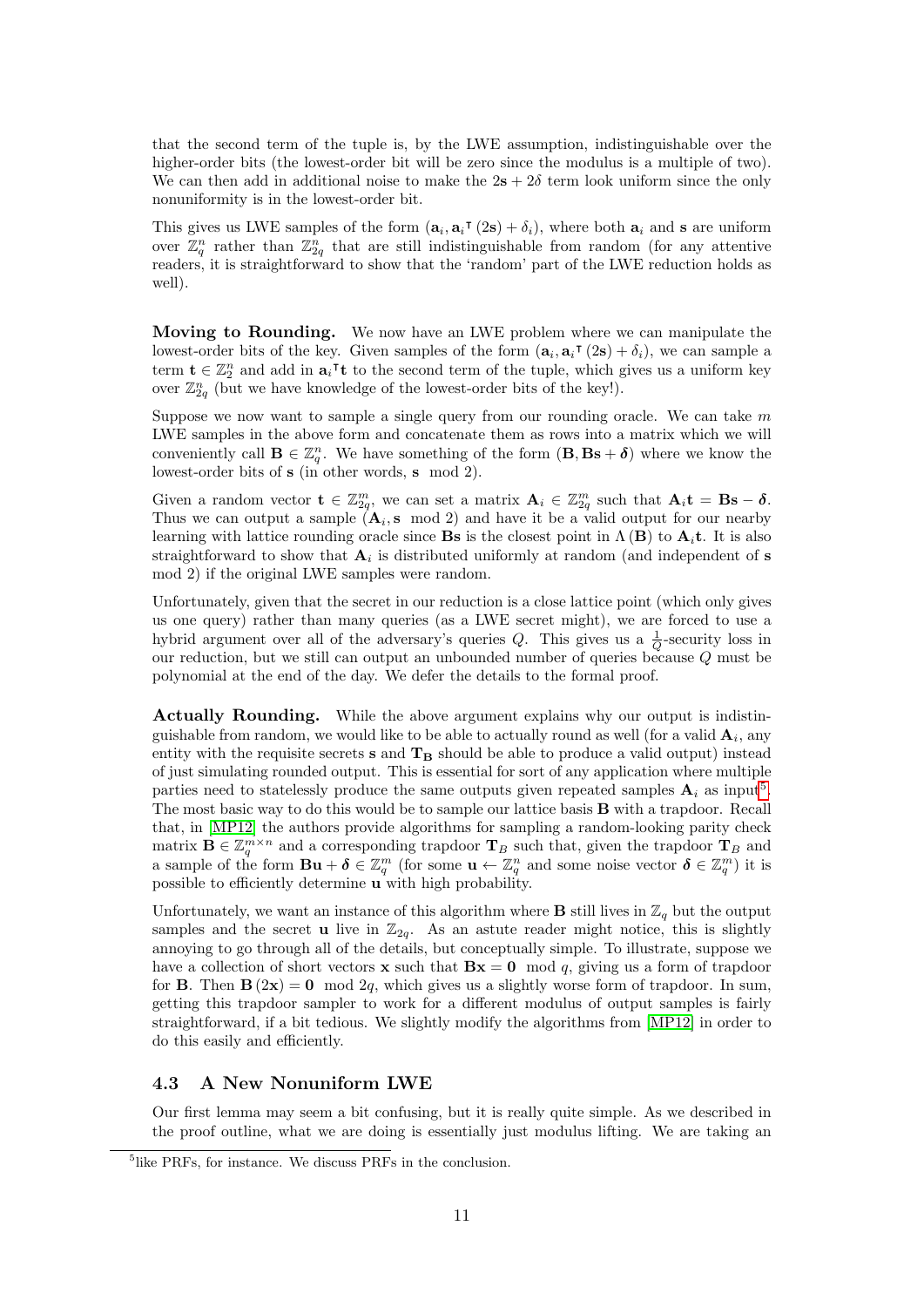LWE instance modulo  $q$  and raising it to an instance modulo  $2q$ . The LWE samples remain in  $\mathbb{Z}_q$ , however, and the key moves to  $2 \cdot \mathbb{Z}_q \in \mathbb{Z}_{2q}$ .

A brief sketch: this works for the following reason: if  $\mathbf{a}_i^T \mathbf{s} + \delta_i = c \mod q$ , then  $\mathbf{a}_i^T (2\mathbf{s})$  +  $2\delta_i = 2c \mod 2q$ . Moreover, it should be immediately clear that the 'doubled' LWE instance is random in all but the lowest-order bit (in which it will always be zero due to the multiple of 2 in the terms and the fact that the modulus is  $2q$ ). Adding some low-norm noise that is uniform over  $\mathbb{Z}_2$  rectifies this and gives us the LWE instance we desire.

<span id="page-11-0"></span>**Lemma 4.1.** Consider integers n and q, and some noise distribution  $\psi$  over  $\mathbb{Z}_q$ . Let the distribution  $\mathcal T$  be over  $\mathbb{Z}_q^n$ . Let  $\mathcal{U}_q^n$  and  $\mathcal{U}_{2q}^n$  denote the uniform distribution over their respective domains, and let  $2^3 U_q^n$  be the distribution over  $\mathbb{Z}_{2q}^n$  defined in the natural way. Let  $\psi'$  be some distribution over  $\mathbb{Z}_{2q}^{n'}$  that is statistically close to uniform over  $\mathbb{Z}_2$ .

Any adversary that can solve the  $(2q, n, 2\psi + \psi', 2 \cdot \mathcal{U}_q^n, \mathcal{T})$ -LWE problem with advantage  $\varepsilon$ can be used to solve the  $(q, n, \psi, \mathcal{U}_q^n, \mathcal{T})$ -LWE problem with advantage  $\varepsilon$ .

*Proof.* Given an oracle which we denote  $\mathcal{O}^{1-LWE}$  for the  $(q, n, \psi, \mathcal{U}_q^n, \mathcal{T})$ -LWE problem, we must show how to simulate an oracle for the  $(2q, n, 2\psi + \psi', 2 \cdot U_q^n, \mathcal{T})$ -LWE problem, which we denote  $\mathcal{O}^{2-LWE}$ .

To do this, we show how to convert each output from a  $\mathcal{O}^{1-LWE}$  oracle into a valid output from a  $\mathcal{O}^{2-LWE}$  oracle. For a vector  $\mathbf{a}_i \leftarrow \mathcal{T}$  and a fixed key  $\mathbf{s} \in \mathbb{Z}_q^n$  and integers  $r_i \leftarrow \mathbb{Z}_q$ and  $\delta_i \leftarrow \psi$ , recall that outputs from  $\mathcal{O}^{1-LWE}$  have one of the two following forms:

$$
(\mathbf{a}_i, \mathbf{a}_i^{\mathsf{T}} \cdot \mathbf{s} + \delta_i), \quad (\mathbf{a}_i, r_i)
$$

Suppose we take our output and multiply everything in the second term by two. We note that, at this point, we assume the second term in each tuple lives in  $\mathbb{Z}_{2q}^n$  rather than  $\mathbb{Z}_q^n$ . This gives us the following set of possibilities:

$$
(\mathbf{a}_i, \mathbf{a}_i^\mathsf{T} \cdot (2\mathbf{s}) + 2\delta_i), \quad (\mathbf{a}_i, 2r_i)
$$

Essentially we are just 'lifting' the second term in each tuple to the high-order bits of a new modulus  $2q$ . Note that the low-order bit of the second term in the tuples will always be zero at this point. To deal with this, suppose we add in a sample from  $\chi'$  to the second term of our sample. Let  $\delta_i' \leftarrow \chi'$ . We get:

$$
(\mathbf{a}_i, \mathbf{a}_i \mathbf{a}^{\mathsf{T}} \cdot (2\mathbf{s}) + 2\delta_i + \delta_i'), \quad (\mathbf{a}_i, 2r_i + \delta_i')
$$

We claim that this is the proper distribution of a  $\mathcal{O}^{2-LWE}$  oracle. First, note that  $a_i$  is a valid sample from  $\mathcal{T}$ , and  $2\delta_i + \delta'_i$  is a valid sample from  $2\psi + \psi'$ . Note as well that 2s is uniformly distributed over the high-order bits  $\mathbb{Z}_{2q}^n$  and zero in the lowest-order bit, meaning our LWE secret has the correct distribution. Finally, since  $\delta_i'$  is statistically close to uniform over  $\mathbb{Z}_2$  and  $2r_i$  is uniform in all but the lowest bit, we know that  $2r_i + \delta'_i$  is statistically close to uniform over  $\mathbb{Z}_{2q}$ .

Since we have faithfully simulated a  $\mathcal{O}^{2-LWE}$  oracle, we can then feed the queries to our adversary and then forward the adversary's response to the challenger, preserving the advantage  $\varepsilon$  of the adversary in the reduction. Г

### 4.4 Reducing Rounding Output to LWE

We now formally define the Nearby Learning with Lattice Rounding Assumption. We note that the output of this distribution (in the 'real case') is identical to that of the output described in section [3.1,](#page-7-0) as required by definition.

Definition 4.2. Nearby Learning with Lattice Rounding (NLWLR): Consider integers m, n, and q, some B-bounded distribution  $\psi$  over  $\mathbb{Z}_{2q}$ , and a distribution  $\mathcal T$  over  $\mathbb{Z}_q^n$  .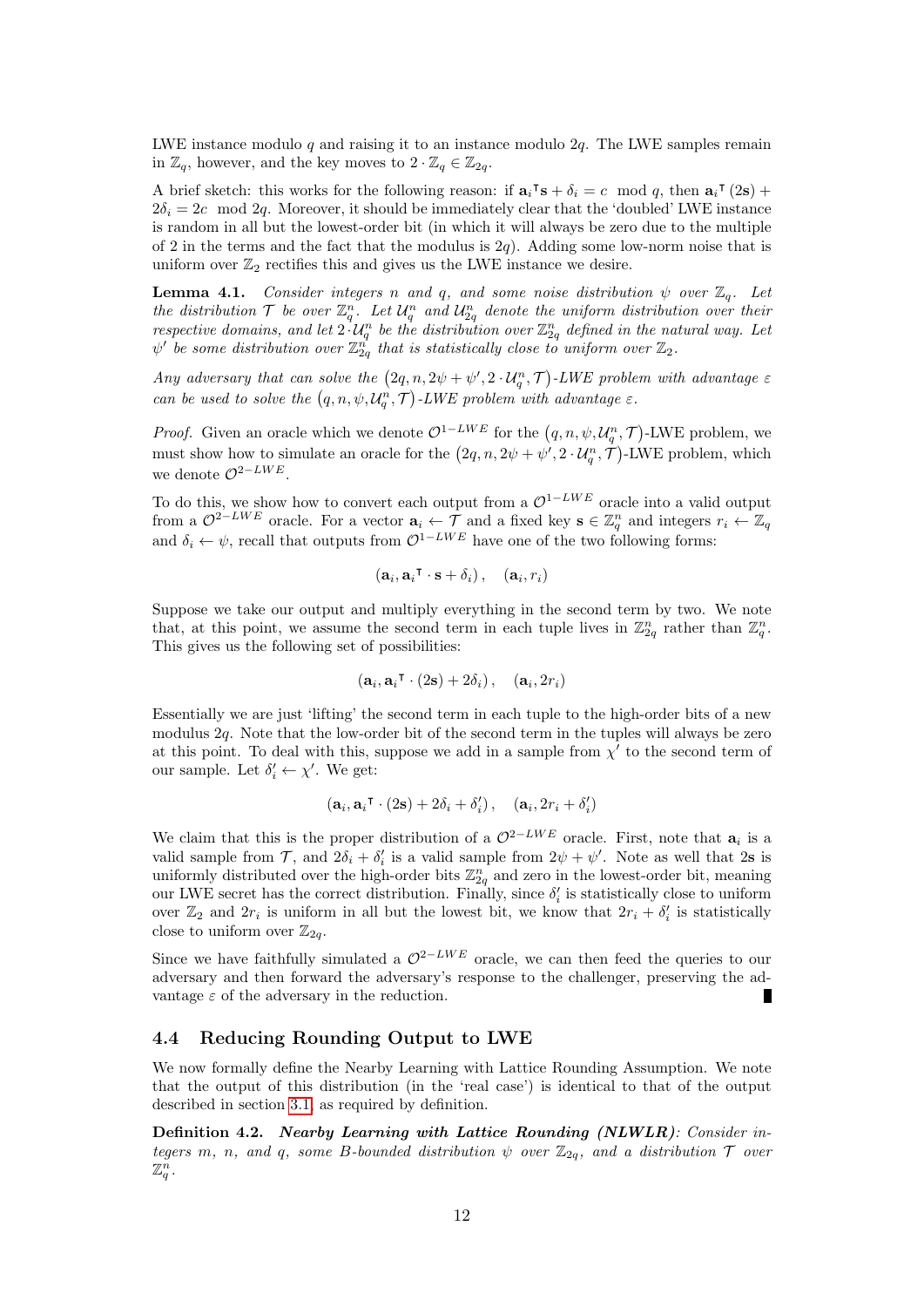Let the matrix  $\mathbf{B} \in \mathbb{Z}_q^{m \times n}$  be distributed such that each row is a fresh sample from T. We let  $\Lambda$  (B) denote the  $2\dot{q}$ -ary lattice with basis  $\mathbf{B}^6$  $\mathbf{B}^6$ .

A  $(q, n, \psi, \mathcal{K}, \mathbf{B})$ -NLWLR problem instance consists of access to the public matrix **B** and an unspecified challenge oracle  $\mathcal{O}^{nLWE}$ , being, either, a noisy pseudorandom sampler  $\mathcal{O}_{s}^{NLWLR}$ carrying some constant random secret key  $s \in \mathbb{Z}_{2q}^n$  sampled from the distribution  $\overline{\mathcal{K}}$ , or, a truly random sampler  $\mathcal{O}_{\S}^{NLWLR}$ , whose behaviors are respectively as follows:

 $\mathcal{O}_\mathbf{s}^{NLWLR}$ : Outputs samples of the form  $(\mathbf{A}_i, \mathbf{z}_i) \ \in \mathbb{Z}_{2q}^{m \times m} \times \mathbb{Z}_2^m$ , where the terms are sampled in the following way: first, recall that  $s \in \mathbb{Z}_q^n$  is a persistent value invariant across invocations sampled by querying the distribution  $K$ . Let the value  $\mathbf{u}_i$  be sampled randomly from  $\mathcal{U}_{2q}^n$ , and let  $\boldsymbol{\delta}_i \in \mathbb{Z}_{2q}^m$  be sampled by selecting m independent fresh samples from  $\psi$  and concatenating them together to form a vector. To output  $A_i$ , we use Gaussian elimination to solve for the matrix  $A_i$  that satisifies the following equation:

$$
\mathbf{A}_i \cdot \mathbf{s} = \mathbf{B} \cdot \mathbf{u}_i + \boldsymbol{\delta}_i
$$

We then set  $\mathbf{z}_i = \mathbf{u}_i \mod 2$  and output that as well.

 $\mathcal{O}_\$^{NLWLR}\colon$  Outputs samples of the form  $\left(\mathbf{A}_i,\mathbf{z}_i\right)\in \mathbb{Z}_{2q}^{m\times m}\times \mathbb{Z}_2^m$ , where  $\mathbf{A}_i\in \mathbb{Z}_q^{m\times n}$  is sampled uniformly at random from  $\mathbb{Z}_{2q}^{m \times m}$  and  $\mathbf{z}_i$  is a randomly sampled vector in  $\mathbb{Z}_2^n$ .

The  $(q, n, \psi, \mathcal{K}, \mathbf{B})$ -NLWLR problem allows repeated queries to the challenge oracle  $\mathcal{O}^{NLWLR}$ . We say that an algorithm A decides the  $(q, n, \psi, \mathcal{K}, \mathbf{B})$ -NLWLR problem if

$$
\mathbf{Adv}^{NLWLR}\left[\mathcal{A}\right]\overset{\text{def}}{=}\left|\Pr[\mathcal{A}^{\mathcal{O}^{NLWLR}}=1]-\Pr[\mathcal{A}^{\mathcal{O}^{NLWLR}}=1]\right|
$$

is non-negligible for a s selected appropriately at random from  $K$ .

<span id="page-12-1"></span>**Lemma 4.3.** Consider integers m, n, and q, some B-bounded distribution  $\psi$  over  $\mathbb{Z}_{2q}$ , and a distribution  $\mathcal T$  over  $\mathbb Z_q^n$ .

Let the matrix  $\mathbf{B} \in \mathbb{Z}_q^{m \times n}$  be distributed such that each row is a fresh sample from T. We let  $\Lambda$  (B) denote the 2q-ary lattice with basis **B**.

Let Q be the number of queries made to an nLWE oracle. Any adversary that can solve the  $(q, n, \psi, \mathcal{U}_q^n, \mathbf{B})$ -NLWLR problem with advantage  $\varepsilon$  can be used to solve the  $(2q, n, \psi, 2 \cdot \mathcal{U}_q^n, \mathcal{T})$ -LWE problem with advantage at least  $\frac{1}{Q} \varepsilon$ .

*Proof.* Our proof goal is standard and simple: given an LWE oracle  $\mathcal{O}^{LWE}$  that is either  $\mathcal{O}_s^{LWE}$  or  $\mathcal{O}_s^{LWE}$ , we need to simulate an NLWLR oracle  $\mathcal{O}^{NLWLR}$  so that we simulate a  $\mathcal{O}_s^{NLWLR}$  oracle if we were given a  $\mathcal{O}_s^{LWE}$  oracle and a  $\mathcal{O}_s^{NLWLR}$  oracle if we were given a  $\mathcal{O}_\S^{LWE}$  oracle. To do this, we will need to use a hybrid argument, so our reduction will not be exactly advantage-preserving.

Suppose an adversary is restricted to Q queries. For  $i \in [0, Q]$  we define a series of hybrid experiments in the following way: let the experiment  $H_i$  denote outputting i samples from  $\mathcal{O}_s^{NLWLR}$  followed by  $Q-i$  samples from  $\mathcal{O}_s^{NLWLR}$ . As a sanity check, note that  $H_0$  denotes output from a totally 'random' distribution, while  $H_Q$  is the 'real' distribution.

As is usual for hybrid arguments, we will show that any adversary that can distinguish the hybrids  $H_i$  and  $H_{i+1}$  with advantage  $\varepsilon$  can be used to solve the standard LWE problem with advantage  $\varepsilon$ . This in turn implies that an adversary that can solve the NLWLR problem can also solve the standard LWE problem with advantage at least  $\frac{1}{Q}\varepsilon$ , completing the proof.

Generating the Hybrid Challenge. To start, let's consider our oracle  $\mathcal{O}^{LWE}$ . It will output samples of the form

$$
(\mathbf{a}_i, \mathbf{a}_i^{\mathsf{T}} \cdot (2\mathbf{s}) + \delta_i), \quad (\mathbf{a}_i, r_i) \in \mathbb{Z}_q^n \times \mathbb{Z}_{2q}
$$

<span id="page-12-0"></span> $6$ We are slightly abusing notation here since  $B$  lives in a finite ring, but the intuition is correct.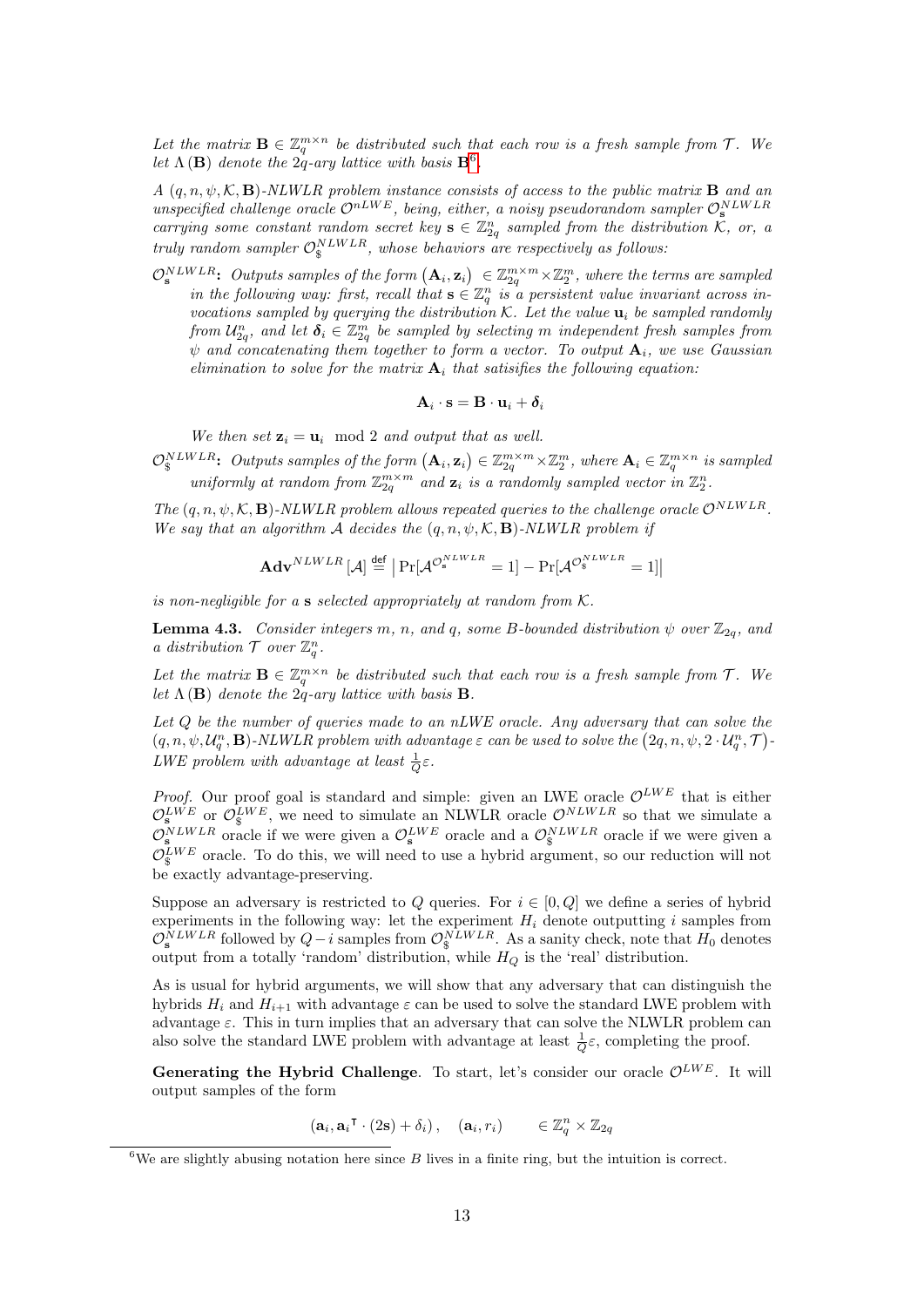where  $\mathbf{a}_i \leftarrow \mathcal{T}, \ \delta_i \leftarrow \psi, \ r_i \leftarrow \mathbb{Z}_{2q}$ , and  $\mathbf{s} \leftarrow \mathbb{Z}_q^n$  is fixed for all of the samples. Suppose we query our oracle  $\mathcal{O}^{LWE}$  m times and concatenate the results into a matrix. Let the concatenation of the row vectors  $\mathbf{a}_i$  be defined to be the matrix  $\mathbf{B} \in \mathbb{Z}_q^{m \times n}$ . We can write this concatenation in the following way:

$$
(\mathbf{B}, \mathbf{B} \cdot (2\mathbf{s}) + \boldsymbol{\delta}), \quad (\mathbf{B}, \mathbf{r}) \qquad \in \mathbb{Z}_q^{m \times n} \times \mathbb{Z}_{2q}^m
$$

Let's define  $\mathbf{c} \in \mathbb{Z}_{2q}^n$  to be the second term of the above tuples (which one depends on which version of  $\mathcal{O}^{LWE}$  we have been given. Thus,  $\mathbf{c} = {\mathbf{B} \cdot (2\mathbf{s}) + \mathbf{\delta}, \mathbf{r}}$ . Next, suppose we sample a vector  $\mathbf{x} \leftarrow \mathbb{Z}_2^n$  and add  $\mathbf{B} \cdot \mathbf{x}$  to **c**. We have:

$$
\mathbf{c} = \{ \mathbf{B} \cdot (2\mathbf{s} + \mathbf{x}) + \boldsymbol{\delta}, \quad \mathbf{r} + \mathbf{B} \cdot \mathbf{x} \}
$$

Let  $\mathbf{b} = 2\mathbf{s} + \mathbf{x} \in \mathbb{Z}_{2q}^n$ . By definition, **b** is distributed uniformly at random, and **b** mod  $2 = \mathbf{x}$ . If we rewrite this, we have:

$$
\mathbf{c} = \{\mathbf{B} \cdot \mathbf{b} + \boldsymbol{\delta}, \quad \mathbf{r} + \mathbf{B} \cdot \mathbf{x}\}\
$$

Our goal is to make c into a hybrid-distinguishing query. To do that, suppose we sample some  $\mathbf{t} \leftarrow \mathbb{Z}_{2q}^m$ . Then we solve for some matrix  $\mathbf{A}^*$  such that

$$
\mathbf{A}^* \cdot \mathbf{t} = \mathbf{c}
$$

Note that if  $c = B \cdot b + \delta$ , then  $A^*$  will have the distribution of a single sample from the  $\mathcal{O}_s^{NLWLR}$ . If  $c = r + B \cdot x$ , then  $A^*$  will be distributed uniformly at random (and independently of **x** since the **r** term is uniform over  $\mathbb{Z}_{2q}^m$  and independent of **x**), giving the correct distribution of a single sample of  $\mathcal{O}_{\S}^{NLWLR}$ . Thus the sample  $(\mathbf{A}^*, \mathbf{x})$  is a valid query from  $\mathcal{O}^{NLWLR}$  parameterized by the lattice **B**.

Simulating the Hybrids. Now, suppose that an adversary can distinguish between the hybrid experiments  $H_i$  and  $H_{i+1}$ . We show that such an adversary can be used to solve the standard LWE problem parameterized in the problem statement. To start, suppose we have run through all of the calculations in the Generating the Hybrid Challenge portion of the proof, as we will use that notation here. We first start by sending the adversary the matrix B as well as the rest of the public parameters.

For hybrid queries 1 through  $i$ , we respond in the following way: choose a random vector  $\mathbf{z}_i \leftarrow \mathbb{Z}_{2q}^n$  and create a vector  $\boldsymbol{\delta}_i \in \mathbb{Z}_{2q}^m$  by sampling  $\psi$  a total of m times and concatenating the result into a vector. Then we set the matrix  $\mathbf{A}_i \in \mathbb{Z}_q^{m \times m}$  by solving the equation  $\mathbf{A}_i \cdot \mathbf{t} = \mathbf{B} \cdot \mathbf{z}_i + \boldsymbol{\delta}_i$ . Our query response becomes

$$
(\mathbf{A}_i, \quad \mathbf{z}_i \mod 2) \qquad \in \mathbb{Z}_{2q}^{m \times m} \times \mathbb{Z}_2^n
$$

Note that this perfectly simulates a query response for the oracle  $\mathcal{O}_{s}^{NLWLR}$  parameterized by the matrix **B**. For the challenge query  $i + 1$ , we respond with the query

$$
(\mathbf{A}^*, \quad \mathbf{x}) \qquad \in \mathbb{Z}_{2q}^{m \times m} \times \mathbb{Z}_2^n
$$

As we discussed earlier, this query will be distributed as from  $\mathcal{O}_{s}^{NLWLR}$  if we received the oracle  $\mathcal{O}_s^{LWE}$  from the challenger and from  $\mathcal{O}_s^{NLWLR}$  if we received the oracle  $\mathcal{O}_s^{LWE}$  from the challenger.

For queries  $i + 2$  through Q, we just respond with uniformly random output in  $\mathbb{Z}_q^{m \times m} \times \mathbb{Z}_2^m$ , which is exactly the required distribution of  $\mathcal{O}_{\$}^{NLWLR}$ .

Thus, in our hybrid simulation, we have simulated hybrid experiment  $H_i$  if we received the oracle  $\mathcal{O}_\$^{LWE}$  and hybrid  $H_{i+1}$  if we received the oracle  $\mathcal{O}_\$^{LWE}$ . This implies that any adversary that can distinguish the hybrid experiments  $H_i$  and  $H_{i+1}$  with advantage  $\varepsilon$  can be used to solve the standard LWE problem as parameterized in the theorem statement with advantage  $\varepsilon$ , which is the fact we need to complete the proof.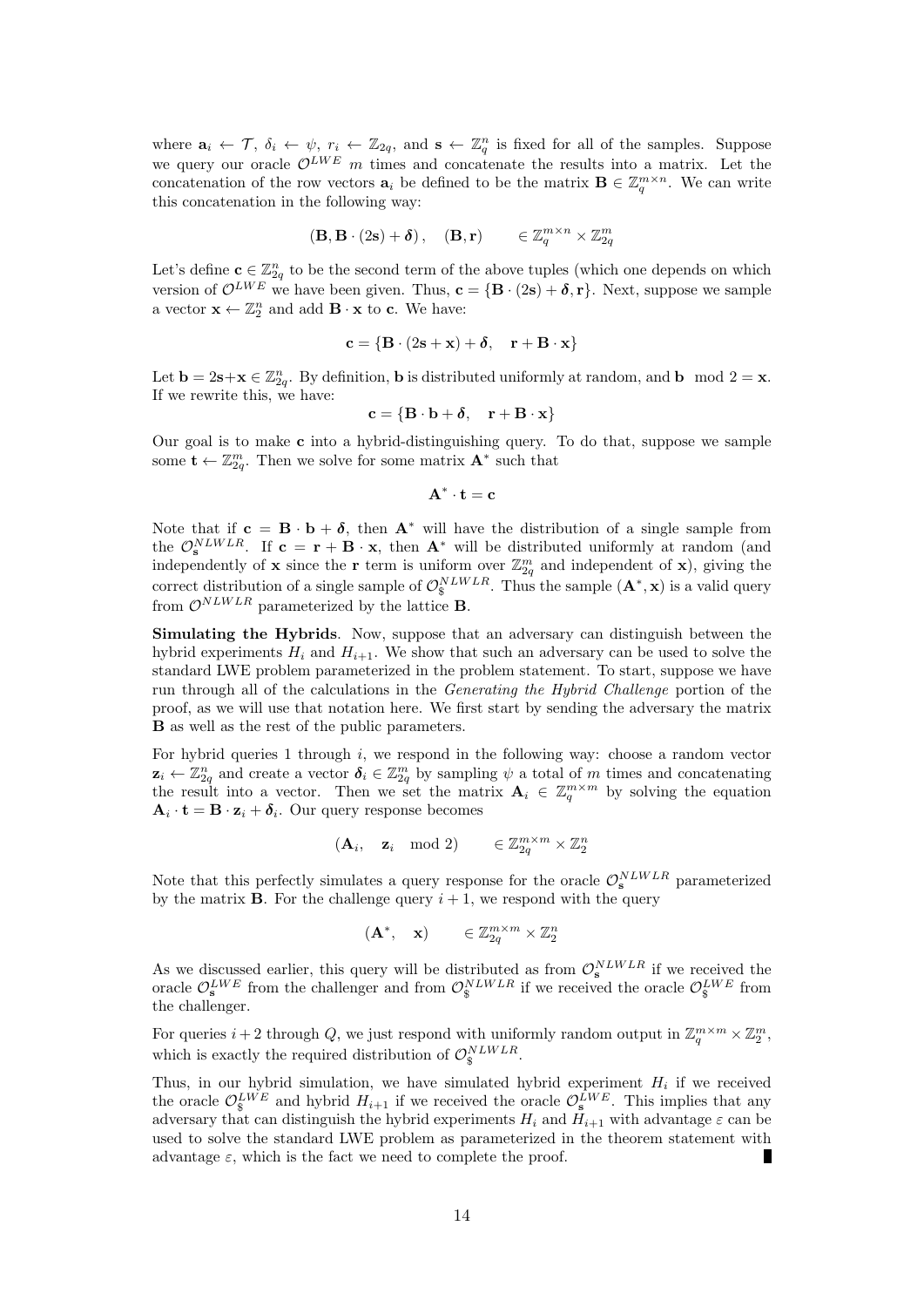#### 4.5 Generating a Trapdoor

In this section we show that there are suitable mechanisms for us to realize the  $GenTrap$  and Invert functions needed for the nearby learning with lattice rounding assumption to work. As we mentioned in the proof overview, this is really quite straightforward, but still takes a bit of digging through the details in order to build a convincing proof. Our construction of the  $GenTrap$  and Invert functions are almost identical to (and the notation is borrowed from) those of [\[MP12\]](#page-20-5), but in theory any kind of trapdoor generation could be used.

Previous Work Our starting point will be the following theorem from [\[MP12\]](#page-20-5) (Theorem 5.1), which allows us to sample a uniform parity check matrix and a corresponding trapdoor:

**Lemma 4.4.** There is an efficient randomized algorithm  $GenTrap(1^n, 1^m, q)$  that, given any integers  $n \geq 1$ ,  $q \geq 2$ , and sufficiently large  $m = O(n \log q)$  outputs a parity-check matrix  $A \in Z_q^{n \times m}$  and a 'trapdoor' R such that the distribution of A is negl (n)-close to uniform. Moreover, there are efficient algorithms Invert and SampleD that with overwhelming probability over all random choices, do the following:

- $\Diamond$  For  $\mathbf{b}^{\mathsf{T}} = \mathbf{s}^{\mathsf{T}} \mathbf{A} + \mathbf{e}^{\mathsf{T}}$ , where  $\mathbf{s} \in \mathbb{Z}_q^n$  is arbitrary and either  $||\mathbf{e}|| < q/O$   $(\sqrt{n \log q})$  or  $e \leftarrow$  $\mathcal{D}_{\mathbb{Z}^m,\alpha q, \mathbf{0}}$  for  $1/\alpha \geq \sqrt{n \log q} \cdot \omega \left(\sqrt{\log n}\right)$ , the deterministing algorithm Invert  $(\mathbf{R}, \mathbf{A}, \mathbf{b})$ outputs s and e.
- ↑ For any  $\mathbf{u} \in \mathbb{Z}_q^n$  and a large enough  $s = O\left(\sqrt{n \log q}\right)$ , the randomized algorithm  $SampleD(\mathbf{R}, \mathbf{A}, \mathbf{u}, s)$  samples from a distribution that is within  $\mathtt{negl}(n)$  statistical distance of  $\mathcal{D}_{\Lambda_{\mathbf{u}}^{\perp}(\mathbf{A}),s\cdot\omega(\sqrt{\log n})}$ .

We really do not need the full power of this theorem for our applications, but we do need this theorem to work over nonstandard distributions. We list the necessary changes below in red. Note that we do flip the dimensions to make our main proof easier to understand (so we don't have to write transpose everywhere) but this changes nothing technically.

<span id="page-14-0"></span>**Lemma 4.5.** There is an efficient randomized algorithm  $GenTrap(1^n, 1^m, q)$  that, given any integers  $n \geq 1$ ,  $q \geq 2$ , and sufficiently large  $m = O(n \log q)$  outputs a parity-check matrix  $\mathbf{A} \in Z_q^{m \times n}$  and a 'trapdoor'  $\mathbf{R}$  such that the distribution of  $\mathbf{A}$  is negl (n)-close to uniform. Moreover, there is an efficient algorithm Invert that with overwhelming probability over all random choices, does the following:

 $\circ$  For **b** = **As** + **e** mod 2q, where  $\mathbf{s} \in \mathbb{Z}_{2q}^n$  is arbitrary and either  $||\mathbf{e}|| < q/O \left( \sqrt{n \log q} \right)$ or  $\mathcal{D} = \mathbf{A}\mathbf{s} + \mathbf{e}$  independence  $\mathbf{s} \in \mathbb{Z}_{2q}$  is dividing that each  $|\mathbf{e}_\parallel| \leq q/\mathcal{O}$  ( $\sqrt{n \log q}$ )<br>or  $e \leftarrow \mathcal{D}_{\mathbb{Z}^m, \alpha q, \mathbf{0}}$  for  $1/\alpha \geq \sqrt{n \log q} \cdot \omega \left( \sqrt{\log n} \right)$ , the deterministic algorithm Inv  $(\mathbf{R}, \mathbf{A}, \mathbf{b})$  outputs  $\mathbf{s}$  and  $\mathbf{e}$ .

As an astute reader might notice, this is not that complicated. Someone familiar with lattice trapdoor generation can probably see exactly how this works, but for the sake of completeness, however, we will go through this in at least a little bit of detail. We start by presenting our  $GenTrap$  algorithm, which is exactly the same as that of [\[MP12\]](#page-20-5). Note that we present the simplified version (without an input  $\overline{A}$  or a tag H) since we do not need these extra features.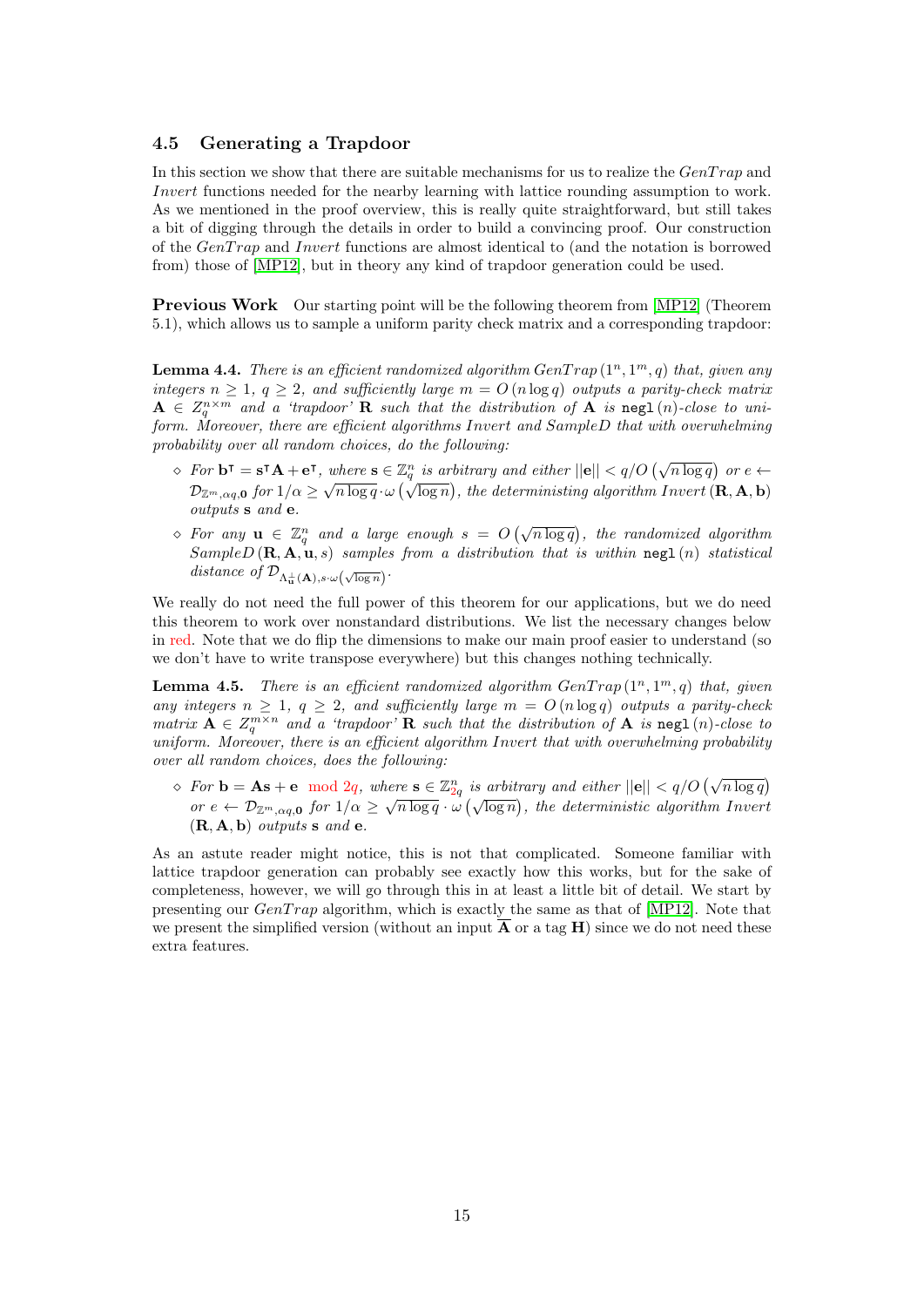**Algorithm 1** Efficient algorithm  $GenTrap^{\mathcal{D}}(1^n, 1^m, q)$  for generating a parity check matrix **A** with a trapdoor R

**Input:** Integers n, m, q,  $\overline{m}$ , and w such that  $m = \overline{m} + w$ • A distribution  $\mathcal D$  over  $\mathbb Z^{\overline{m} \times w}$ .

**Output:** A parity check matrix  $\mathbf{A} = \begin{bmatrix} \overline{\mathbf{A}} \\ \overline{\mathbf{A}} \end{bmatrix}$  $A<sub>1</sub>$  $\overline{C} \in \mathbb{Z}_q^{m \times n}$  and trapdoor  $\mathbf{R} \in \mathbb{Z}^{\overline{m} \times w}$ . The steps are:

- Sample  $\overline{A} \leftarrow \mathbb{Z}_q^{\overline{m} \times n}$ <br>• Choose a random matrix  $\mathbf{R} \in \mathbb{Z}^{w \times \overline{m}}$  from the distrbution  $\mathcal{D}$ .
- Set  $A = \begin{bmatrix} A \end{bmatrix}$  $\mathbf{G}^{\intercal} - \mathbf{R}\overline{\mathbf{A}}$ 1
- Return  $\bar{\mathbf{A}} \in \mathbb{Z}_q^{m \times n}, \, \bar{\mathbf{R}} \in \mathbb{Z}^{w \times \overline{m}}.$

A simple instantiation of the above  $GenTrap$  algorithm is all that we need. We state the following instantiation choice which is suggested in [\[MP12\]](#page-20-5):

<span id="page-15-0"></span>**Lemma 4.6.** Let the integers m, n, q,  $\overline{m}$ , and w be defined such that  $\overline{m} = w = 2n \log q$ , and let the distribution D output matrices  $\mathbf{R} \in \mathbb{Z}^{w \times \overline{m}}$  such that each entry  $\mathbf{R}_{ij}$  is equal to one with probability  $\frac{1}{4}$ ,  $-1$  with probability  $\frac{1}{4}$ , and zero otherwise. Then the matrix **A** is distributed  $\delta$ -close to uniform for some negligible  $\delta$ .

Proof. This statement follows immediately from one of the parameter discussion choices in [\[MP12\]](#page-20-5) section 5.2. и

Really the only work we have to do is to change the *Invert* algorithm, and we don't have to change it that much. The key point is that if we keep the error bound by its original parameters (rather than potentially scaling it with the modulus) all of the equations from the original Invert algorithm from [\[MP12\]](#page-20-5) will hold as well. That way we can first solve for s and e over the modulus q, but since  $||e|| < \frac{q}{2}$  absolutely, we can plug e back into our original equation modulo  $2q$  and get the full value of s.

Algorithm 2' Efficient algorithm  $Invert(\mathbf{A}, \mathbf{R}, \mathbf{b})$  for inverting the function  $g_{\mathbf{A}}(\mathbf{s}, \mathbf{e})$ 

**Input:** An oracle O for inverting the function  $g_{\mathbf{G}}(\hat{\mathbf{s}}, \hat{\mathbf{e}})$  when  $\hat{\mathbf{e}} \in \mathbb{Z}^w$  is suitably small.

- parity-check matrix  $\mathbf{A} \in \mathbb{Z}_q^{m \times n}$ <br>• G-trapdoor  $\mathbf{R} \in \mathbb{Z}^{\overline{m} \times kn}$  for  $\mathbf{A}$
- 

• vector **b** =  $g_{\mathbf{A}}(\mathbf{s}, \mathbf{e}) = \mathbf{A}\mathbf{s} + \mathbf{e}$  for any  $\mathbf{s} \in \mathbb{Z}_{2q}$  and suitably small  $\mathbf{e} \in \mathbb{Z}^m$ Output: The vectors s and e. The steps are:

- Compute  $\hat{\mathbf{b}} = [\mathbf{R}||\mathbf{I}] \mathbf{b} \mod q$ .
- Get ( $\hat{\mathbf{s}} \mod q, \hat{\mathbf{e}} \in \mathcal{O}(\hat{\mathbf{b}}).$
- Get **e** = **b A**<sup>s</sup> mod *q*<sup> $\int$ </sup> (interpreted as a vector in  $\mathbb{Z}^m$  with entries  $||e_i|| < \frac{q}{2}$ ).
- Solve for **s** using Gaussian elimination for  $\mathbf{As} = \mathbf{b} \mathbf{e} \mod 2q$ .
- Return s and e.

<span id="page-15-1"></span>**Lemma 4.7.** Suppose that oracle  $\mathcal{O}$  in Algorithm 2' correctly inverts  $g_{\mathbf{G}}(\hat{\mathbf{s}}, \hat{\mathbf{e}})$  for any error vector  $\mathcal{P}_{1/2}(\bar{q}\mathbf{B}^{-1})$  for some **B**. Then for any **s** and **e** of length  $||e|| < \frac{q}{2||\mathbf{B}||s}$  where  $s = \sqrt{s_1(\mathbf{R})^2 + 1}$ , algorithm 2' correctly inverts  $g_\mathbf{A}(\mathbf{s}, \mathbf{e})$ , where  $s_1(\mathbf{R})$  denotes the largest singular value of the singular value decomposition  $(SVd)$  of  $\bf{R}$  and for our trapdoor  $\bf{R}$  is no singular value of the singular value decomposition (5 v d) of **R** and for our trapdoor **R** is no<br>more than  $\sqrt{m}$ . Moreover, for any **s** and random  $e \leftarrow D_{\mathbb{Z}^m, \alpha q}$  where  $\frac{1}{\alpha} \geq 2||\mathbf{B}||s \cdot \omega (\sqrt{\log n})$ , algorithm 2' correctly inverts with high probability.

Proof. Since this theorem is almost exactly Theorem 5.4 from [\[MP12\]](#page-20-5), the proof is almost exactly the same. The oracle existence follows from lemma [2.1.](#page-6-0) Why everything holds  $\mod q$  follows exactly from that proof. The only thing we need to argue is to why we can reconstruct s over the modulus  $2q$ . This should be obvious: since we have kept the parameters set so that we can always recover the error  $e$  exactly using the mod  $q$  formulation, we can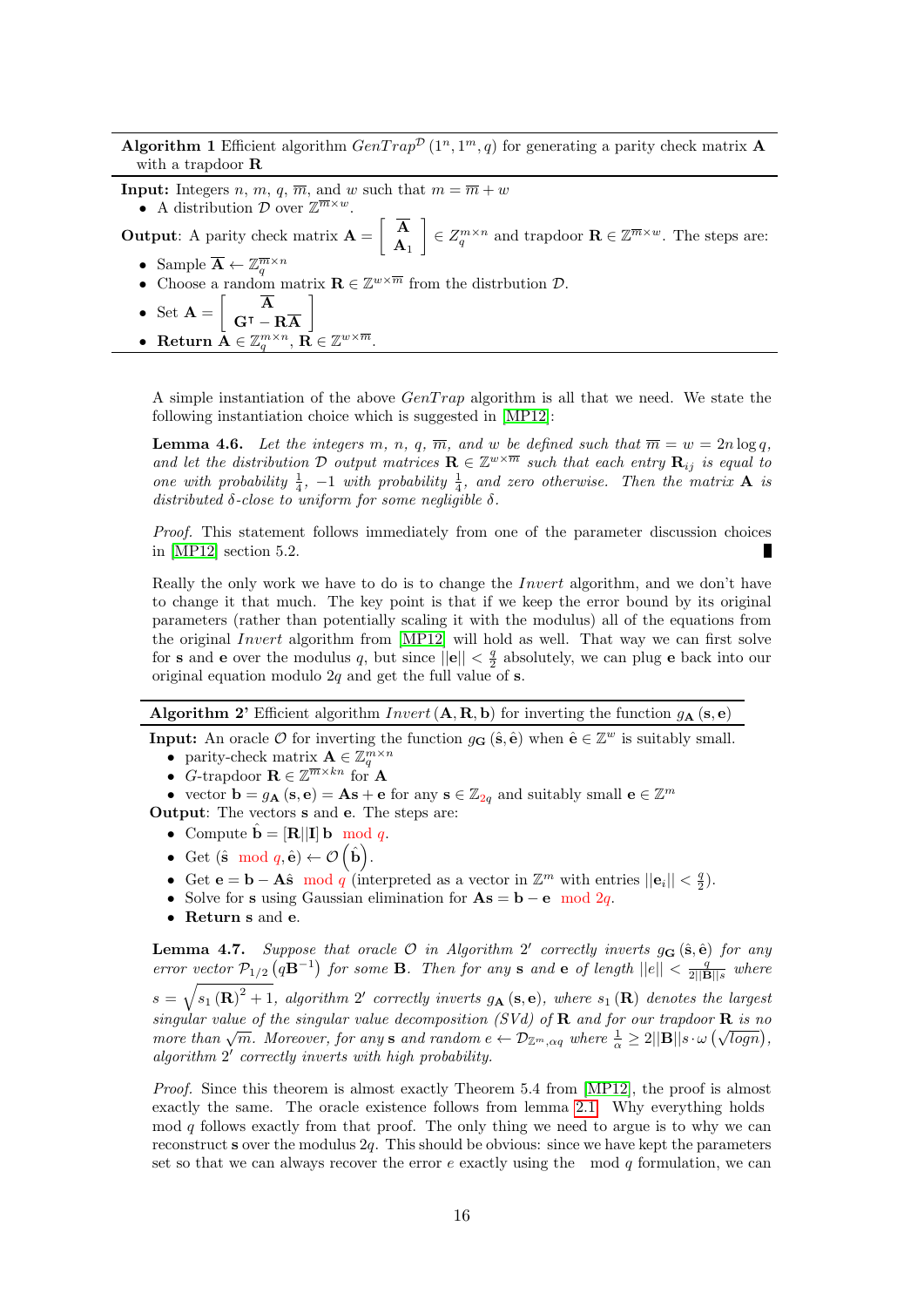plug it back into our original equation  $\mod 2q$  and solve for **s** using Gaussian elimination.

<span id="page-16-0"></span>**Lemma 4.8.** Let m, n, and q be integers such that  $m \geq 4n \log q$ . Let  $\overline{m} = w = 2n \log q$ , and and let the distribution D output matrices  $\mathbf{R} \in \mathbb{Z}^{w \times \overline{m}}$  such that each entry  $\mathbf{R}_{ij}$  is equal to one with probability  $\frac{1}{4}$ ,  $-1$  with probability  $\frac{1}{4}$ , and zero otherwise. Finally, let the distribution  $\mathcal{D}_{\mathbb{Z}^m,\sigma}$  be a discrete Gaussian distribution with  $\sigma \leq \frac{q}{5\sqrt{m}}$  $rac{q}{5\sqrt{m}\log n}$ . Then the Invert algorithm works with all but negligible probability.

Proof. This follows directly from lemmas [4.6](#page-15-0) and [4.7.](#page-15-1)

#### 4.6 Putting It All Together

We next combine lemmas from the previous subsections in order to give a direct reduction from a standard LWE instance.

<span id="page-16-2"></span>**Lemma 4.9.** Let m, n, and q be integers, and let the matrix  $\mathbf{B} \in \mathbb{Z}_q^{m \times n}$  have each row sampled from some distribution  $T$ . Let  $Q$  be the number of queries made to our NLWLR oracle. Let  $\psi'$  be a distribution over  $\mathbb{Z}_{2q}$  that is statistically close to uniform over  $\mathbb{Z}_2$ . Any adversary that can solve the  $(q, n, 2\psi + \psi', \mathcal{U}_q^n, \mathbf{B})$ -nLWE problem with advantage  $\varepsilon$  can be used to solve the  $(q, n, \psi, \mathcal{U}_q^n, \mathcal{T})$ -LWE problem with advantage  $\frac{1}{Q} \varepsilon$ .

Proof. This follows from applying lemmas [4.1](#page-11-0) and [4.3](#page-12-1) and carefully keeping track of parameters.

We note that this is the standard version of the LWE problem if  $\psi$  is picked to be a Gaussian distribution and  $\mathcal T$  is picked to be uniform. We can now instantiate this assumption so that it is amenable to trapdoor sampling.

<span id="page-16-1"></span>**Lemma 4.10.** Let m, n, and q be integers such that  $m \geq 4n \log q$ . Let  $\overline{m} = w = 2n \log q$ , and and let the distribution D output matrices  $\mathbf{R} \in \mathbb{Z}^{w \times \overline{m}}$  such that each entry  $\mathbf{R}_{ij}$  is equal to one with probability  $\frac{1}{4}$ ,  $-1$  with probability  $\frac{1}{4}$ , and zero otherwise. Finally, let the distribution  $\psi = \mathcal{D}_{\mathbb{Z},\sigma}$  be a discrete Gaussian distribution with  $\sigma \leq \frac{q}{5m \log n}$ . Let  $\mathbf{B} \in \mathbb{Z}_q^{m \times n}$  be the output of GenTrap. We also require that  $\sigma \geq 3\eta_{\varepsilon}(\mathbb{Z}^m)$ .

Then there exist GenTrap and Invert algorithms that are correct with all but negligible probability. In addition, any adversary that can solve the  $(q, n, \mathcal{D}_{\mathbb{Z},\sigma}, \mathcal{U}_q^n, \mathbf{B})$ -nLWE problem with advantage  $\varepsilon$  can be used to solve the  $(q, n, \mathcal{D}_{\mathbb{Z}, \frac{\sigma}{3}}, \mathcal{U}_q^n, \mathcal{U}_q^n)$ -LWE problem with advantage  $\frac{1}{Q}\varepsilon$  .

Proof. This lemma follows from combining lemmas [4.9](#page-16-2) and [4.8.](#page-16-0)

Г

Г

# 5 Conclusion and Open Problems

In this work, we developed a deterministic variant of LWE with polynomial modulus and unbounded samples and showed that it is as hard as standard LWE. To our knowledge, this is the first such construction. Below we summarize our results in a table. Let c be a constant<sup>[7](#page-16-3)</sup>,  $\gamma \geq 1$ , let B be the B-bound for the noise distribution of the LWE instance that the LWR instance reduces from, qnd let  $\kappa$  be a (negligible) security parameter. We have:

<span id="page-16-3"></span><sup>7</sup> for typical choices of parameters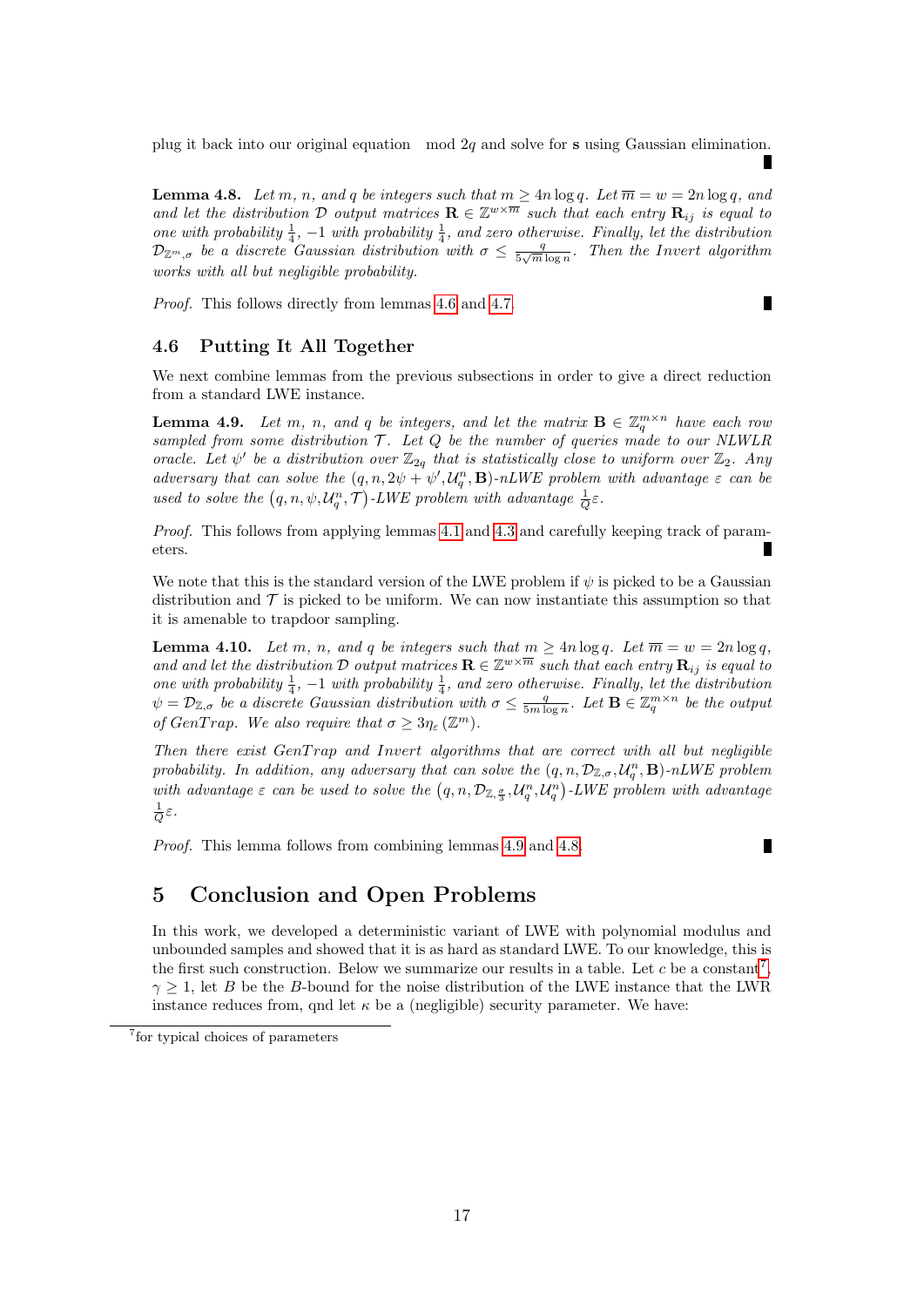| Work                        | Unbounded            | Modulus $(q)$          | Advantage                               |
|-----------------------------|----------------------|------------------------|-----------------------------------------|
|                             | Samples $(w)$        |                        | Change $(\varepsilon \to \varepsilon')$ |
| BPR12                       | $\operatorname{Yes}$ | $Bp\kappa^{\omega(1)}$ | $\varepsilon$ - negl( $\kappa$ )        |
| AKPW13                      | N <sub>0</sub>       | $\gamma B w p \kappa$  | $\varepsilon/(2dw)$                     |
| $\overline{\text{BGM}^+16}$ | No                   | Bwp                    | $(\varepsilon / qw)^2$                  |
| $ BLL+15 $                  | N <sub>0</sub>       | Bwp                    | $(\varepsilon/qw)$                      |
| [AA16]                      | N <sub>0</sub>       | $Bwp\kappa$            | $\varepsilon$ (wB                       |
| [AA16]<br>(2)               | N <sub>0</sub>       | $Bwp\kappa$            | $-c$<br>$\varepsilon(w)$                |
| <b>This</b>                 | ${\bf Yes}$          | $O(B\sqrt{n\log q})$ . | $\varepsilon(w)^{-1}$                   |
|                             |                      | $\log n$<br>$\omega$   |                                         |

| Work                        | <b>Dimension</b>            | Straightforward | Uniform        |
|-----------------------------|-----------------------------|-----------------|----------------|
|                             | Change $(d \rightarrow d')$ | Rounding        | <b>Samples</b> |
| $\overline{\text{IBPR}}12$  |                             | Yes             | Yes            |
| AKPW13                      | $d \log(\gamma) / \log q$   | Yes             | Yes            |
| $\overline{\text{BGM}^+16}$ | $d/log_{\rho}q$             | Yes             | Yes            |
| $ BLL+15 $                  | a.                          | Yes             | Yes            |
| [AA16]                      | d.                          | Yes             | Yes            |
| [AA16]<br>$^{\prime}2$ .    | $d-c$                       | Yes             | Yes            |
| This                        | $(\log q)$                  | No              | $\rm No$       |

While our construction does offer unbounded samples and a polynomial modulus (and thus a polynomial approximation factor to worst-case lattice problems), it has some rather large drawbacks as well. The fact that the distribution of the samples  $A_i$  is not uniform makes this new assumption much more difficult to use in practice. Additionally, rounding to a lattice rather than to the nearest multiple of some integer  $p$  means that we lose most (if not all) of the efficiency advantages of rounding when compared to regular LWE.

It is our hope that future research can be done to eliminate these steps or to provide evidence as to why they are essential to the security of learning with rounding over a polynomial modulus with unbounded samples.

On Building PRFs. Given that we are building a deterministic variant of LWE that supports an unbounded number of queries, a natural question to ask is whether we can build fully parallelizable PRFs using the NLWLR assumption with a polynomial modulus q. Unfortunately, this still seems like it will require a substantial amount of new ideas. Note that even if we could prove that the standard form of LWR was exactly as hard as LWE, then constructing a lattice-based PRF with polynomial modulus would still require new ideas. This is because all of the known parallelizable lattice-based PRFs involve at least some form of subset product LWE. In other words, these PRFs require things of the form

$$
\prod_{i=1}^\ell \mathbf{A}_{i,b_i} \mathbf{s} + \boldsymbol{\delta}_j
$$

for 'random' matrices  $A_i$ , a secret key s, input bits  $b_i$ , and fresh noise samples  $\delta_j$  to be hard. While the clever construction in [\[BP14\]](#page-19-3) attempts to minimize the noise blowup of these subset products, even it must have these subset products in some (lesser) depth to maintain a healthy amount of parallalelizability.

We consider proving the hardness of this subset product LWE problem for a polynomial modulus (and reducing the hardness of it to a polynomial value for the LWE security reduction parameter  $\alpha$ ) or providing evidence why it cannot be easily reduced to be an important open problem in this area.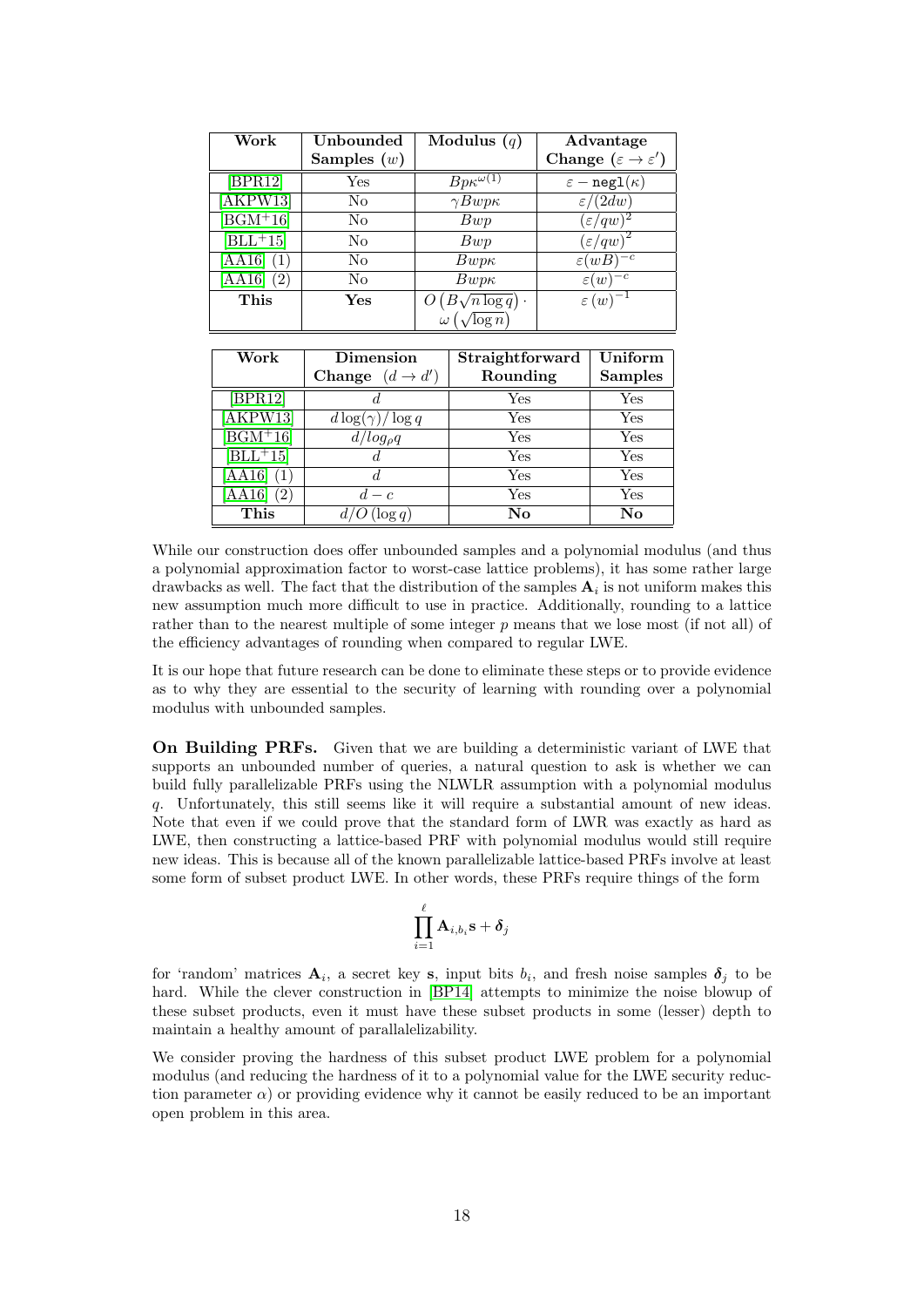# Acknowledgements

We would like to thank Arnab Roy, Avradip Mandal, Sam Kim, David Wu, and Mike Hamburg for discussing lattices with us. We also want to thank the anonymous reviewers of the PQCrypto committee for their useful comments and suggestions on the paper and, in particular, anonymous reviewer #2 for their extremely helpful and detailed review.

### References

- <span id="page-18-5"></span>[AA16] Jacob Alperin-Sheriff and Daniel Apon. Dimension-preserving reductions from LWE to LWR. IACR Cryptology ePrint Archive, 2016:589, 2016.
- <span id="page-18-8"></span>[AGHS13] Shweta Agrawal, Craig Gentry, Shai Halevi, and Amit Sahai. Discrete Gaussian leftover hash lemma over infinite domains. In Kazue Sako and Palash Sarkar, editors, Advances in Cryptology – ASIACRYPT 2013, Part I, volume 8269 of Lecture Notes in Computer Science, pages 97–116, Bengalore, India, December 1–5, 2013. Springer, Heidelberg, Germany.
- <span id="page-18-3"></span>[AKPW13] Joël Alwen, Stephan Krenn, Krzysztof Pietrzak, and Daniel Wichs. Learning with rounding, revisited - new reduction, properties and applications. In Ran Canetti and Juan A. Garay, editors, Advances in Cryptology – CRYPTO 2013, Part I, volume 8042 of Lecture Notes in Computer Science, pages 57–74, Santa Barbara, CA, USA, August 18–22, 2013. Springer, Heidelberg, Germany.
- <span id="page-18-0"></span>[BCD<sup>+</sup>16] Joppe W. Bos, Craig Costello, Léo Ducas, Ilya Mironov, Michael Naehrig, Valeria Nikolaenko, Ananth Raghunathan, and Douglas Stebila. Frodo: Take off the ring! Practical, quantum-secure key exchange from LWE. In ACM CCS 16: 23rd Conference on Computer and Communications Security, pages 1006–1018. ACM Press, 2016.
- <span id="page-18-7"></span>[BDK+11] Boaz Barak, Yevgeniy Dodis, Hugo Krawczyk, Olivier Pereira, Krzysztof Pietrzak, François-Xavier Standaert, and Yu Yu. Leftover hash lemma, revisited. In Phillip Rogaway, editor, Advances in Cryptology – CRYPTO 2011, volume 6841 of Lecture Notes in Computer Science, pages 1–20, Santa Barbara, CA, USA, August 14–18, 2011. Springer, Heidelberg, Germany.
- <span id="page-18-2"></span> $[BDK^+17]$  Joppe W. Bos, Léo Ducas, Eike Kiltz, Tancrède Lepoint, Vadim Lyubashevsky, John M. Schanck, Peter Schwabe, and Damien Stehlé. CRYSTALS - kyber: a cca-secure module-lattice-based KEM. IACR Cryptology ePrint Archive, 2017:634, 2017.
- <span id="page-18-1"></span>[BFP+15] Abhishek Banerjee, Georg Fuchsbauer, Chris Peikert, Krzysztof Pietrzak, and Sophie Stevens. Key-homomorphic constrained pseudorandom functions. In Yevgeniy Dodis and Jesper Buus Nielsen, editors, TCC 2015: 12th Theory of Cryptography Conference, Part II, volume 9015 of Lecture Notes in Computer Science, pages 31–60, Warsaw, Poland, March 23–25, 2015. Springer, Heidelberg, Germany.
- <span id="page-18-6"></span>[BGG<sup>+</sup>14] Dan Boneh, Craig Gentry, Sergey Gorbunov, Shai Halevi, Valeria Nikolaenko, Gil Segev, Vinod Vaikuntanathan, and Dhinakaran Vinayagamurthy. Fully keyhomomorphic encryption, arithmetic circuit ABE and compact garbled circuits. In Phong Q. Nguyen and Elisabeth Oswald, editors, Advances in Cryptology – EUROCRYPT 2014, volume 8441 of Lecture Notes in Computer Science, pages 533–556, Copenhagen, Denmark, May 11–15, 2014. Springer, Heidelberg, Germany.
- <span id="page-18-4"></span>[BGM<sup>+</sup>16] Andrej Bogdanov, Siyao Guo, Daniel Masny, Silas Richelson, and Alon Rosen. On the hardness of learning with rounding over small modulus. In Eyal Kushilevitz and Tal Malkin, editors, TCC 2016-A: 13th Theory of Cryptography Conference, Part I, volume 9562 of Lecture Notes in Computer Science, pages 209–224, Tel Aviv, Israel, January 10–13, 2016. Springer, Heidelberg, Germany.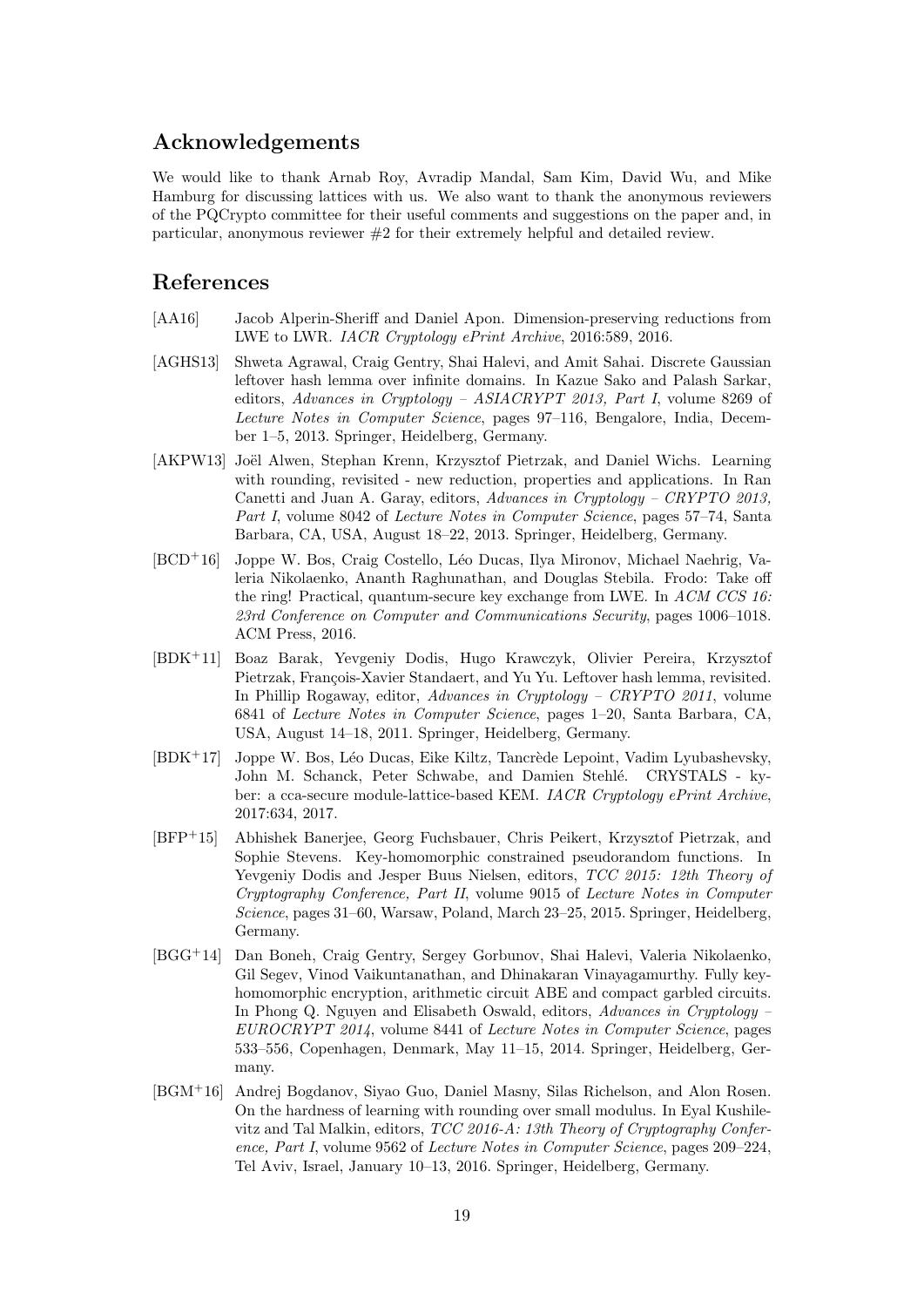- <span id="page-19-7"></span>[BKM17] Dan Boneh, Sam Kim, and Hart William Montgomery. Private puncturable prfs from standard lattice assumptions. In Advances in Cryptology - EUROCRYPT 2017 - 36th Annual International Conference on the Theory and Applications of Cryptographic Techniques, Paris, France, April 30 - May 4, 2017, Proceedings, Part I, pages 415–445, 2017.
- <span id="page-19-9"></span>[BLL<sup>+</sup>15] Shi Bai, Adeline Langlois, Tancrède Lepoint, Damien Stehlé, and Ron Steinfeld. Improved security proofs in lattice-based cryptography: Using the Rényi divergence rather than the statistical distance. In Tetsu Iwata and Jung Hee Cheon, editors, Advances in Cryptology – ASIACRYPT 2015, Part I, volume 9452 of Lecture Notes in Computer Science, pages 3–24, Auckland, New Zealand, November 30 – December 3, 2015. Springer, Heidelberg, Germany.
- <span id="page-19-2"></span>[BLMR13] Dan Boneh, Kevin Lewi, Hart William Montgomery, and Ananth Raghunathan. Key homomorphic PRFs and their applications. In Ran Canetti and Juan A. Garay, editors, Advances in Cryptology – CRYPTO 2013, Part I, volume 8042 of Lecture Notes in Computer Science, pages 410–428, Santa Barbara, CA, USA, August 18–22, 2013. Springer, Heidelberg, Germany.
- <span id="page-19-11"></span>[BLP+13] Zvika Brakerski, Adeline Langlois, Chris Peikert, Oded Regev, and Damien Stehlé. Classical hardness of learning with errors. In Dan Boneh, Tim Roughgarden, and Joan Feigenbaum, editors, 45th Annual ACM Symposium on Theory of Computing, pages 575–584, Palo Alto, CA, USA, June 1–4, 2013. ACM Press.
- <span id="page-19-3"></span>[BP14] Abhishek Banerjee and Chris Peikert. New and improved key-homomorphic pseudorandom functions. In Juan A. Garay and Rosario Gennaro, editors, Advances in Cryptology – CRYPTO 2014, Part I, volume 8616 of Lecture Notes in Computer Science, pages 353–370, Santa Barbara, CA, USA, August 17–21, 2014. Springer, Heidelberg, Germany.
- <span id="page-19-1"></span>[BPR12] Abhishek Banerjee, Chris Peikert, and Alon Rosen. Pseudorandom functions and lattices. In David Pointcheval and Thomas Johansson, editors, Advances in Cryptology – EUROCRYPT 2012, volume 7237 of Lecture Notes in Computer Science, pages 719–737, Cambridge, UK, April 15–19, 2012. Springer, Heidelberg, Germany.
- <span id="page-19-0"></span>[BV11] Zvika Brakerski and Vinod Vaikuntanathan. Efficient fully homomorphic encryption from (standard) LWE. In Rafail Ostrovsky, editor, 52nd Annual Symposium on Foundations of Computer Science, pages 97–106, Palm Springs, California, USA, October 22–25, 2011. IEEE Computer Society Press.
- <span id="page-19-6"></span>[CC17] Ran Canetti and Yilei Chen. Constraint-hiding constrained prfs for  $nc<sup>1</sup>$  from LWE. In Advances in Cryptology - EUROCRYPT 2017 - 36th Annual International Conference on the Theory and Applications of Cryptographic Techniques, Paris, France, April 30 - May 4, 2017, Proceedings, Part I, pages 446–476, 2017.
- <span id="page-19-4"></span>[CKLS16] Jung Hee Cheon, Duhyeong Kim, Joohee Lee, and Yongsoo Song. Lizard: Cut off the tail! practical post-quantum public-key encryption from lwe and lwr. 2016. <http://eprint.iacr.org/2016/1126>.
- <span id="page-19-5"></span>[DFH<sup>+</sup>16] Stefan Dziembowski, Sebastian Faust, Gottfried Herold, Anthony Journault, Daniel Masny, and François-Xavier Standaert. Towards sound fresh rekeying with hard (physical) learning problems. In Advances in Cryptology – CRYPTO 2016, Part II, Lecture Notes in Computer Science, pages 272–301, Santa Barbara, CA, USA, August 2016. Springer, Heidelberg, Germany.
- <span id="page-19-8"></span>[GGM84] Oded Goldreich, Shafi Goldwasser, and Silvio Micali. How to construct random functions (extended abstract). In 25th Annual Symposium on Foundations of Computer Science, pages 464–479, Singer Island, Florida, October 24–26, 1984. IEEE Computer Society Press.
- <span id="page-19-10"></span>[GPV08] Craig Gentry, Chris Peikert, and Vinod Vaikuntanathan. Trapdoors for hard lattices and new cryptographic constructions. In Richard E. Ladner and Cynthia Dwork, editors, 40th Annual ACM Symposium on Theory of Computing, pages 197–206, Victoria, British Columbia, Canada, May 17–20, 2008. ACM Press.